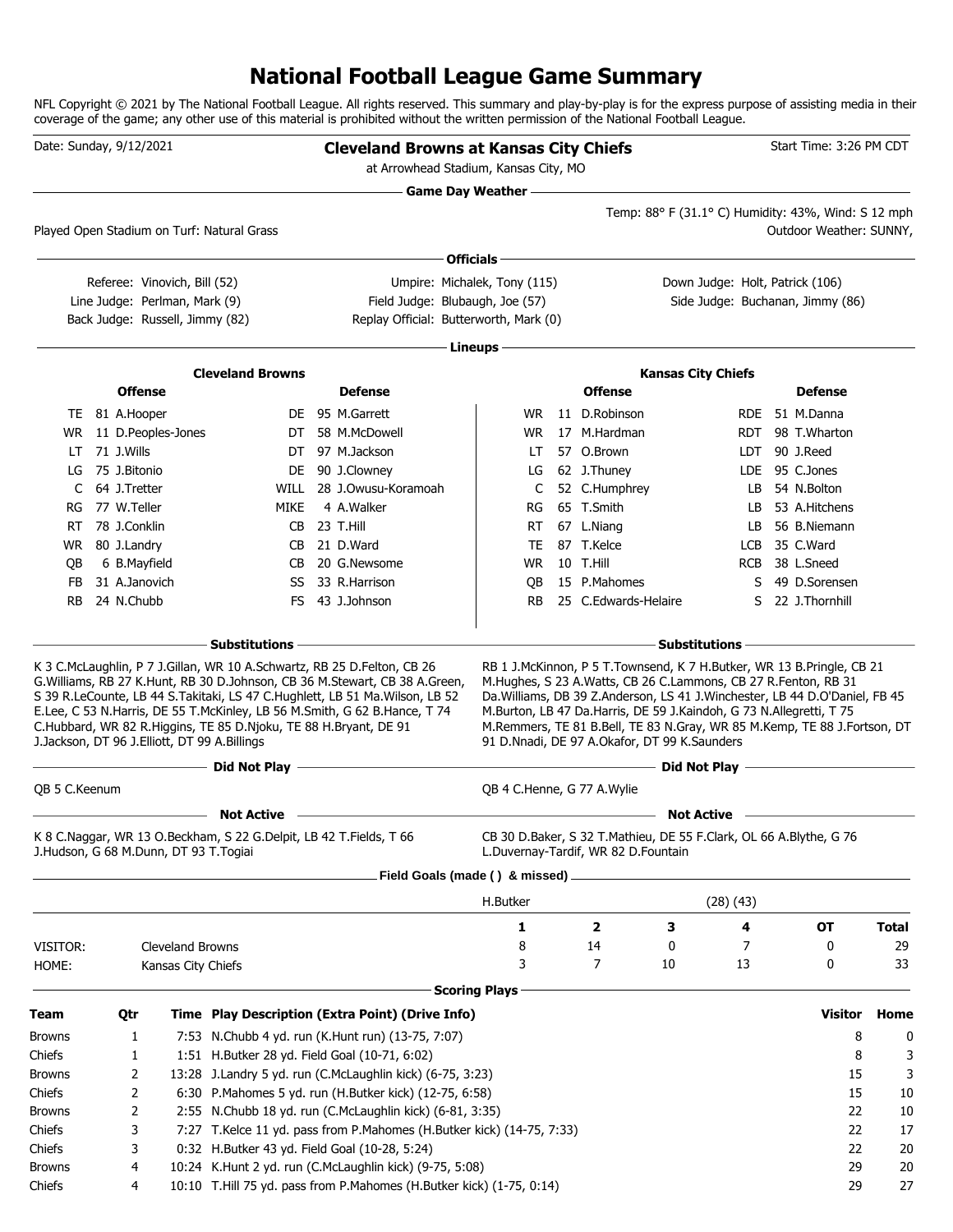# **National Football League Game Summary**

NFL Copyright © 2021 by The National Football League. All rights reserved. This summary and play-by-play is for the express purpose of assisting media in their coverage of the game; any other use of this material is prohibited without the written permission of the National Football League.

Paid Attendance: 72,973 Time: 3:02 Chiefs 4 7:04 T.Kelce 8 yd. pass from P.Mahomes (pass failed) (3-15, 1:32) 29 33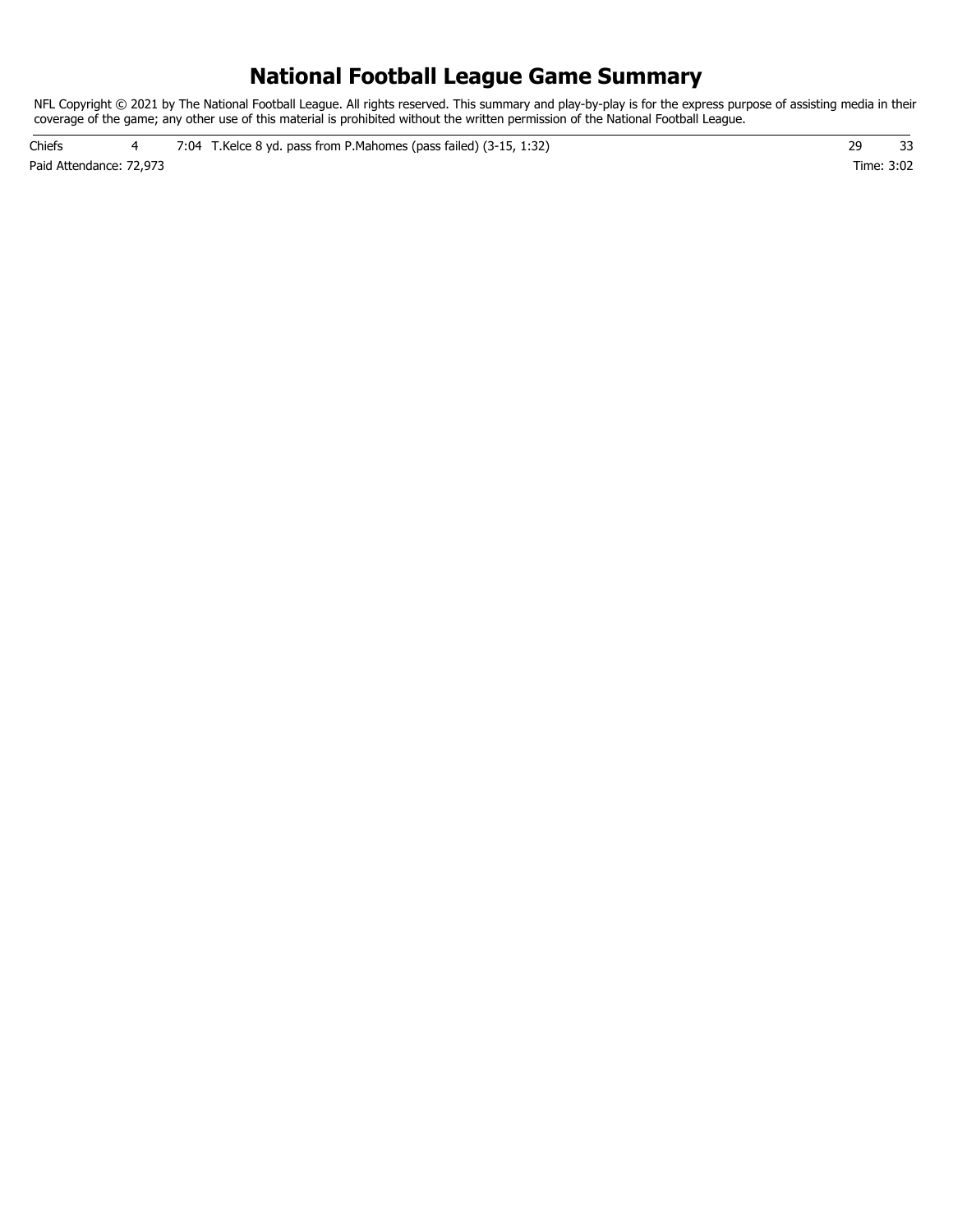# **Final Individual Statistics**

|                       |                                             |            | <b>Cleveland Browns</b> |              |                |                 |    |                |                    |                      |    |                        |            | <b>Kansas City Chiefs</b> |              |            |            |                |                |
|-----------------------|---------------------------------------------|------------|-------------------------|--------------|----------------|-----------------|----|----------------|--------------------|----------------------|----|------------------------|------------|---------------------------|--------------|------------|------------|----------------|----------------|
| <b>RUSHING</b>        |                                             |            |                         | <b>ATT</b>   | <b>YDS</b>     | <b>AVG</b>      |    | LG             | TD                 | <b>RUSHING</b>       |    |                        |            |                           | <b>ATT</b>   | <b>YDS</b> | <b>AVG</b> | LG             | <b>TD</b>      |
| N.Chubb               |                                             |            |                         | 15           | 83             | 5.5             |    | 18             | 2                  | C.Edwards-Helaire    |    |                        |            |                           | 14           | 43         | 3.1        | 9              | 0              |
| K.Hunt                |                                             |            |                         | 6            | 33             | 5.5             |    | 15             | 1                  | P.Mahomes            |    |                        |            |                           | 5            | 18         | 3.6        | 8              | 1              |
| A.Schwartz            |                                             |            |                         | 1            | 17             | 17.0            |    | 17             | 0                  | T.Hill               |    |                        |            |                           | 1            | 4          | 4.0        | 4              | 0              |
| J.Landry              |                                             |            |                         | 2            | 13             | 6.5             |    | 8              | 1                  | Da.Williams          |    |                        |            |                           | 1            | 4          | 4.0        | 4              | 0              |
| <b>B.Mayfield</b>     |                                             |            |                         | 1            | 7              | 7.0             |    | 7              | 0                  | M.Burton             |    |                        |            |                           | 1            | 2          | 2.0        | 2              | 0              |
| J.Gillan              |                                             |            |                         | $\mathbf{1}$ | 0              | 0.0             |    | 0              | 0                  | <b>B.Bell</b>        |    |                        |            |                           | $\mathbf{1}$ | 2          | 2.0        | 2              | 0              |
| Total                 |                                             |            |                         | 26           | 153            | 5.9             |    | 18             | 4                  | Total                |    |                        |            |                           | 23           | 73         | 3.2        | 9              | 1              |
| <b>PASSING</b>        |                                             | <b>ATT</b> | <b>CMP</b>              | <b>YDS</b>   | SK/YD TD       |                 |    | LG IN          | RT                 | <b>PASSING</b>       |    |                        | <b>ATT</b> | <b>CMP</b>                | <b>YDS</b>   | SK/YD TD   |            | IN<br>LG       | RT             |
| <b>B.Mayfield</b>     |                                             | 28         | 21                      | 321          | 2/17           | 0               | 45 | 1              | 97.5               | P.Mahomes            |    |                        | 36         | 27                        | 337          | 2/13       | 3          | 75<br>0        | 131.4          |
| Total                 |                                             | 28         | 21                      | 321          | 2/17           | 0               | 45 | 1              | 97.5               | Total                |    |                        | 36         | 27                        | 337          | 2/13       | 3          | 75<br>0        | 131.4          |
| <b>PASS RECEIVING</b> |                                             |            | <b>TAR</b>              | <b>REC</b>   | <b>YDS</b>     | <b>AVG</b>      |    | LG             | <b>TD</b>          |                      |    | <b>PASS RECEIVING</b>  |            | <b>TAR</b>                | <b>REC</b>   | <b>YDS</b> | <b>AVG</b> | LG             | <b>TD</b>      |
| J.Landry              |                                             |            | 5                       | 5            | 71             | 14.2            |    | 32             | 0                  | T.Hill               |    |                        |            | 15                        | 11           | 197        | 17.9       | 75             | $\mathbf{1}$   |
| D.Njoku               |                                             |            | 5                       | 3            | 76             | 25.3            |    | 43             | 0                  | T.Kelce              |    |                        |            | 7                         | 6            | 76         | 12.7       | 19             | $\overline{2}$ |
| A.Schwartz            |                                             |            | 5                       | 3            | 69             | 23.0            |    | 44             | 0                  | C.Edwards-Helaire    |    |                        |            | 3                         | 3            | 29         | 9.7        | 14             | 0              |
| K.Hunt                |                                             |            | 3                       | 3            | 28             | 9.3             |    | 19             | 0                  | M.Hardman            |    |                        |            | 3                         | 3            | 19         | 6.3        | 8              | 0              |
| A.Hooper              |                                             |            | 3                       | 3            | 27             | 9.0             |    | 14             | 0                  | D.Robinson           |    |                        |            | 2                         | 1            | 9          | 9.0        | 9              | 0              |
| N.Chubb               |                                             |            | 2                       | 2            | 18             | 9.0             |    | 10             | 0                  | <b>B.Pringle</b>     |    |                        |            | $\overline{2}$            | 1            | 6          | 6.0        | 6              | 0              |
| H.Bryant              |                                             |            | 2                       | 1            | 17             | 17.0            |    | 17             | 0                  | <b>B.Bell</b>        |    |                        |            | 1                         | 1            | 3          | 3.0        | 3              | 0              |
| D.Peoples-Jones       |                                             |            | 1                       | 1            | 4              | 4.0             |    | 4              | 0                  | M.Remmers            |    |                        |            | $\mathbf{1}$              | $\mathbf{1}$ | $-2$       | $-2.0$     | $-2$           | 0              |
| <b>B.Mayfield</b>     |                                             |            | 0                       | 0            | 11             | 0.0             |    | 11             | 0                  |                      |    |                        |            |                           |              |            |            |                |                |
| A.Janovich            |                                             |            | 1                       | 0            | 0              | 0.0             |    | 0              | 0                  |                      |    |                        |            |                           |              |            |            |                |                |
| Total                 |                                             |            | 27                      | 21           | 321            | 15.3            |    | 44             | 0                  | Total                |    |                        |            | 34                        | 27           | 337        | 12.5       | 75             | 3              |
| <b>INTERCEPTIONS</b>  |                                             |            |                         | <b>NO</b>    | <b>YDS</b>     | <b>AVG</b>      |    | LG             | TD                 | <b>INTERCEPTIONS</b> |    |                        |            |                           | <b>NO</b>    | <b>YDS</b> | <b>AVG</b> | LG             | <b>TD</b>      |
|                       |                                             |            |                         |              |                |                 |    |                |                    | M.Hughes             |    |                        |            |                           | 1            | 0          | 0.0        | 0              | 0              |
| Total                 |                                             |            |                         | 0            | 0              | 0               |    | 0              | 0                  | Total                |    |                        |            |                           | 1            | 0          | 0.0        | 0              | 0              |
| <b>PUNTING</b>        |                                             | NO         | <b>YDS</b>              | <b>AVG</b>   | <b>NET</b>     | ΤВ              |    | <b>IN20</b>    | LG                 | <b>PUNTING</b>       |    |                        | NO.        | <b>YDS</b>                | <b>AVG</b>   | <b>NET</b> | TΒ         | <b>IN20</b>    | LG             |
| J.Gillan              |                                             | 1          | 52                      | 52.0         | 45.0           | 0               |    | 0              | 52                 | T.Townsend           |    |                        | 2          | 91                        | 45.5         | 43.5       | 0          | 2              | 47             |
| Total                 |                                             | 1          | 52                      | 52.0         | 45.0           | 0               |    | 0              | 52                 | Total                |    |                        | 2          | 91                        | 45.5         | 43.5       | 0          | 2              | 47             |
| <b>PUNT RETURNS</b>   |                                             |            | <b>NO</b>               | <b>YDS</b>   | <b>AVG</b>     | <b>FC</b>       |    | LG             | TD                 | <b>PUNT RETURNS</b>  |    |                        |            | <b>NO</b>                 | <b>YDS</b>   | <b>AVG</b> | FC         | LG             | <b>TD</b>      |
| D.Felton              |                                             |            | 1                       | 4            | 4.0            | 0               |    | $\overline{4}$ | 0                  | M.Hardman            |    |                        |            | 1                         | 7            | 7.0        | 0          | 7              | 0              |
| [DOWNED]              |                                             |            | 1                       | 0            | 0.0            | 0               |    | 0              | 0                  |                      |    |                        |            |                           |              |            |            |                |                |
| Total                 |                                             |            | 1                       | 4            | 4.0            | 0               |    | 4              | 0                  | Total                |    |                        |            | $\mathbf{1}$              | 7            | 7.0        | 0          | 7              | 0              |
|                       | <b>KICKOFF RETURNS</b>                      |            | <b>NO</b>               | <b>YDS</b>   | <b>AVG</b>     | FC              |    | LG             | TD                 |                      |    | <b>KICKOFF RETURNS</b> |            | <b>NO</b>                 | <b>YDS</b>   | <b>AVG</b> | FC         | LG             | <b>TD</b>      |
| D.Felton              |                                             |            | 1                       | 13           | 13.0           | 0               |    | 13             | 0                  | <b>B.Pringle</b>     |    |                        |            | $\overline{2}$            | 44           | 22.0       | 0          | 24             | 0              |
| [TOUCHBACK]           |                                             |            | 6                       | $\mathbf 0$  | 0.0            | 0               |    | 0              | 0                  | [TOUCHBACK]          |    |                        |            | 3                         | 0            | 0.0        | 0          | 0              | 0              |
| Total                 |                                             |            | 1                       | 13           | 13.0           | 0               |    | 13             | 0                  | Total                |    |                        |            | $\overline{2}$            | 44           | 22.0       | 0          | 24             | 0              |
|                       | <b>Cleveland Browns</b><br><b>FUMBLES</b>   |            |                         |              |                | <b>FUM LOST</b> |    |                | <b>OWN-REC YDS</b> |                      | TD | <b>FORCED</b>          |            | <b>OPP-REC</b>            | <b>YDS</b>   | <b>TD</b>  |            | <b>OUT-BDS</b> |                |
|                       | J.Gillan                                    |            |                         |              | $\mathbf{1}$   |                 | 0  |                | $\mathbf{1}$       | -8                   | 0  | 0                      |            | 0                         | 0            | 0          |            | 0              |                |
|                       | N.Chubb                                     |            |                         |              | 1              |                 | 1  |                | 0                  | 0                    | 0  | 0                      |            | 0                         | 0            | 0          |            | 0              |                |
|                       | Total                                       |            |                         |              | $\overline{2}$ |                 | 1  |                | 1                  | -8                   | 0  | $\mathbf{0}$           |            | 0                         | 0            | 0          |            | 0              |                |
|                       |                                             |            |                         |              |                |                 |    |                |                    |                      |    |                        |            |                           |              |            |            |                |                |
|                       | <b>Kansas City Chiefs</b><br><b>FUMBLES</b> |            |                         |              |                | <b>FUM LOST</b> |    |                | <b>OWN-REC YDS</b> |                      | TD | <b>FORCED</b>          |            | <b>OPP-REC</b>            | <b>YDS</b>   | <b>TD</b>  |            | <b>OUT-BDS</b> |                |
|                       | J.Thornhill                                 |            |                         |              | 0              |                 | 0  |                | 0                  | 0                    | 0  | $\mathbf{1}$           |            | 0                         | 0            | 0          |            | 0              |                |
|                       | <b>B.Niemann</b>                            |            |                         |              | 0              |                 | 0  |                | 0                  | 0                    | 0  | 0                      |            | 1                         | 0            | 0          |            | 0              |                |
|                       | Total                                       |            |                         |              | 0              |                 | 0  |                | 0                  | 0                    | 0  | 1                      |            | 1                         | 0            | 0          |            | 0              |                |
|                       |                                             |            |                         |              |                |                 |    |                |                    |                      |    |                        |            |                           |              |            |            |                |                |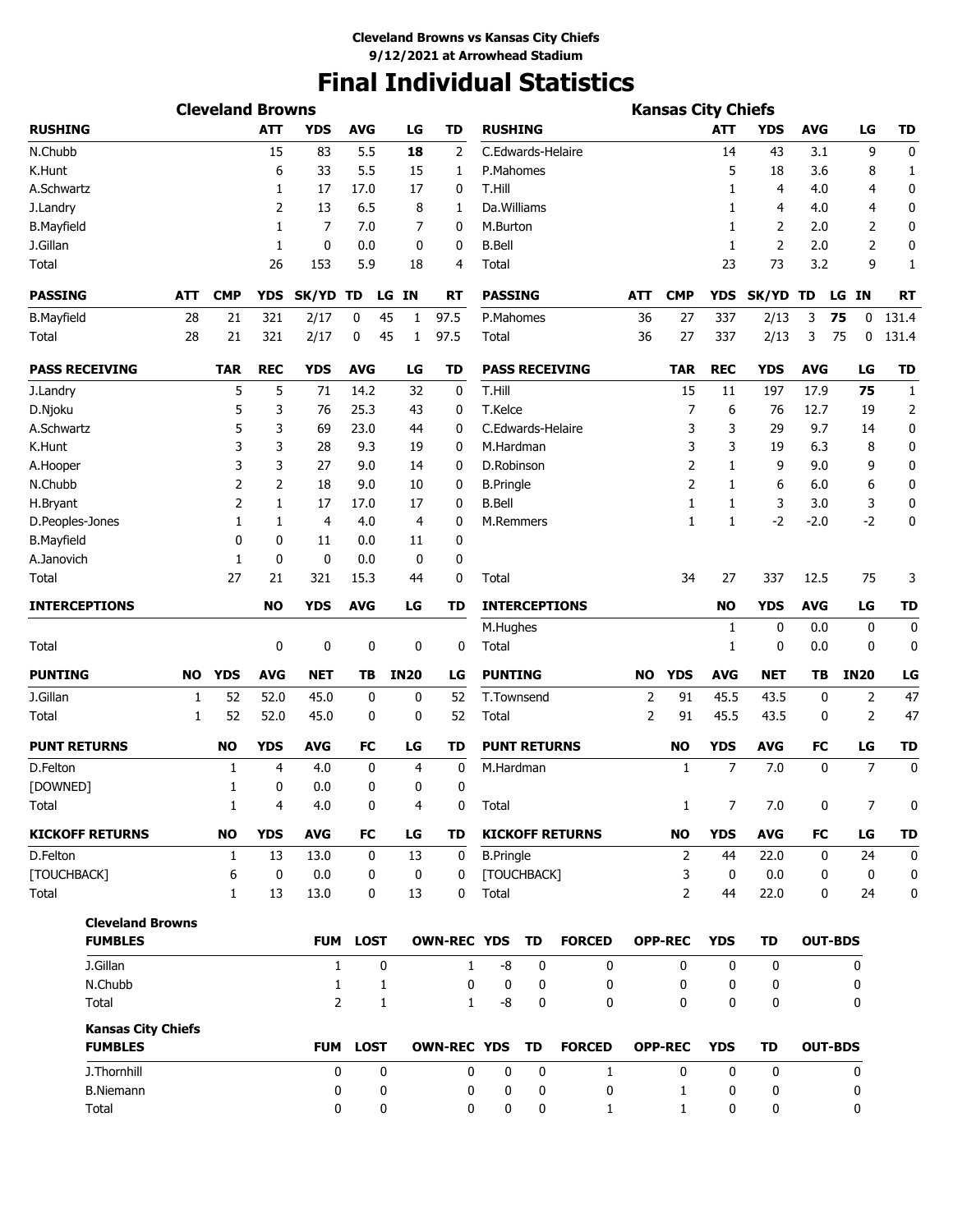# **Final Team Statistics**

|                                                      | <b>Visitor</b> | Home           |
|------------------------------------------------------|----------------|----------------|
|                                                      | <b>Browns</b>  | <b>Chiefs</b>  |
| <b>TOTAL FIRST DOWNS</b>                             | 24             | 21             |
| By Rushing                                           | 9              | 4              |
| By Passing                                           | 14             | 17             |
| By Penalty                                           | 1              | 0              |
| <b>THIRD DOWN EFFICIENCY</b>                         | 2-7-28.6%      | 9-13-69.2%     |
| <b>FOURTH DOWN EFFICIENCY</b>                        | 3-4-75.0%      | $0 - 0 - 0.0%$ |
| <b>TOTAL NET YARDS</b>                               | 457            | 397            |
| Total Offensive Plays (inc. times thrown passing)    | 56             | 61             |
| Average gain per offensive play                      | 8.2            | 6.5            |
| <b>NET YARDS RUSHING</b>                             | 153            | 73             |
| <b>Total Rushing Plays</b>                           | 26             | 23             |
| Average gain per rushing play                        | 5.9            | 3.2            |
| Tackles for a loss-number and yards                  | $2 - 3$        | $1 - 2$        |
| <b>NET YARDS PASSING</b>                             | 304            | 324            |
| Times thrown - yards lost attempting to pass         | $2 - 17$       | $2 - 13$       |
| Gross yards passing                                  | 321            | 337            |
| <b>PASS ATTEMPTS-COMPLETIONS-HAD INTERCEPTED</b>     | $28 - 21 - 1$  | $36-27-0$      |
| Avg gain per pass play (inc.# thrown passing)        | 10.1           | 8.5            |
| <b>KICKOFFS Number-In End Zone-Touchbacks</b>        | $5 - 5 - 3$    | $7 - 6 - 6$    |
| <b>PUNTS Number and Average</b>                      | $1 - 52.0$     | $2 - 45.5$     |
| <b>Had Blocked</b>                                   | 0              | $\Omega$       |
| <b>FGs - PATs Had Blocked</b>                        | $0 - 0$        | $0 - 0$        |
| <b>Net Punting Average</b>                           | 45.0           | 43.5           |
| <b>TOTAL RETURN YARDAGE (Not Including Kickoffs)</b> | 4              | 7              |
| No. and Yards Punt Returns                           | $1 - 4$        | $1 - 7$        |
| No. and Yards Kickoff Returns                        | $1 - 13$       | $2 - 44$       |
| No. and Yards Interception Returns                   | $0 - 0$        | $1 - 0$        |
| <b>PENALTIES Number and Yards</b>                    | $5 - 30$       | $5 - 36$       |
| <b>FUMBLES Number and Lost</b>                       | $2 - 1$        | $0 - 0$        |
| <b>TOUCHDOWNS</b>                                    | 4              | 4              |
| Rushing                                              | 4              | 1              |
| Passing                                              | 0              | 3              |
| <b>EXTRA POINTS Made-Attempts</b>                    | 4-4            | $3-4$          |
| Kicking Made-Attempts                                | $3-3$          | $3-3$          |
| Passing Made-Attempts                                | $0-0$          | $0 - 1$        |
| <b>Rushing Made-Attempts</b>                         | $1 - 1$        | $0-0$          |
| <b>FIELD GOALS Made-Attempts</b>                     | $0-0$          | $2 - 2$        |
| <b>RED ZONE EFFICIENCY</b>                           | 4-4-100%       | 3-5-60%        |
| <b>GOAL TO GO EFFICIENCY</b>                         | 2-2-100%       | 1-1-100%       |
| <b>SAFETIES</b>                                      | 0              | 0              |
| <b>FINAL SCORE</b>                                   | 29             | 33             |
| <b>TIME OF POSSESSION</b>                            | 27:13          | 32:47          |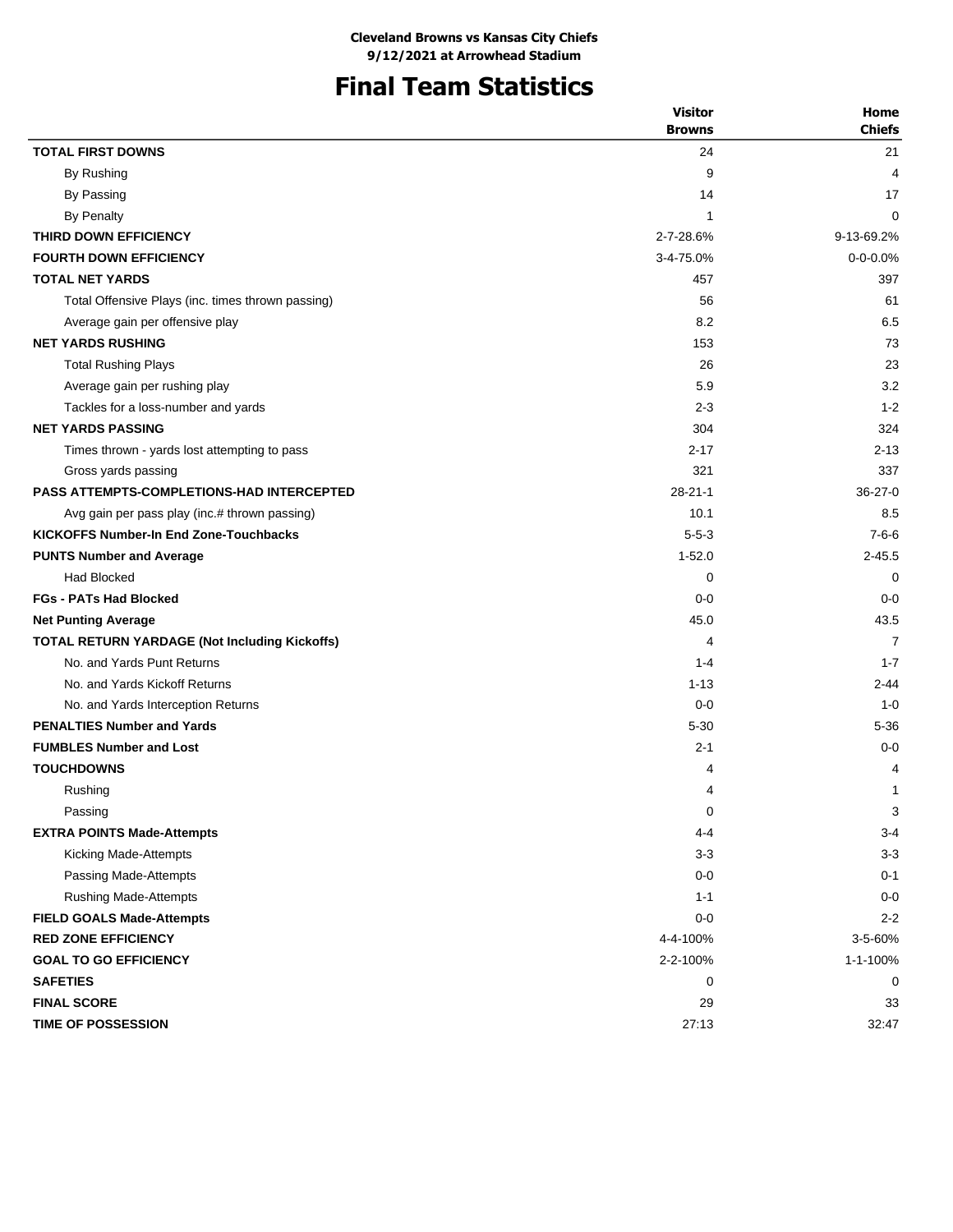# **Ball Possession And Drive Chart**

#### **Cleveland Browns**

**Kansas City Chiefs**

\_\_\_\_\_\_\_\_\_\_\_\_\_\_\_\_\_\_\_\_\_\_\_\_\_\_\_\_

| # | Time<br>Recd | Time<br>Lost | <b>Time How Ball</b><br>Poss Obtained | <b>Drive</b><br>Began | #<br>Play | Yds<br>Gain | Yds<br>Pen | Net<br>Yds | 1st<br>Down | Last<br>Scrm      | <b>How Given</b><br>Up |
|---|--------------|--------------|---------------------------------------|-----------------------|-----------|-------------|------------|------------|-------------|-------------------|------------------------|
|   | 15:00        | 7:53         | 7:07 Kickoff                          | <b>CLV 25</b>         | 13        | 75          | 0          | 75         | 5           | $*$ KC 4          | Touchdown              |
|   | 1:51         | 13:28        | 3:23 Kickoff                          | <b>CLV 25</b>         | 6         | 75          | 0          | 75         | 3           | $*$ KC 5          | Touchdown              |
| 3 | 6:30         | 2:55         | 3:35 Kickoff                          | CLV 19                | 6         | 71          | 10         | 81         | 5           | * KC 18           | Touchdown              |
| 4 | 1:31         | 0:00         | 1:31 Punt                             | CLV <sub>1</sub>      |           | 97          | $-10$      | 87         | 3           | CLV 43            | End of Half            |
| 5 | 7:27         | 5:56         | 1:31 Kickoff                          | CI V 25               | 3         | 27          |            | 27         |             | CLV 48            | Fumble                 |
| 6 | 0:32         | 10:24        | 5:08 Kickoff                          | CIV.25                | 9         | 75          | 0          | 75         | 5.          | * KC 2            | Touchdown              |
|   | 10:10        | 8:36         | 1:34 Kickoff                          | <b>CLV 25</b>         | 4         | $-10$       | 0          | -10        | 0           | <b>CLV 23</b>     | Downs                  |
| 8 | 7:04         | 5:20         | 1:44 Kickoff                          | <b>CLV 25</b>         |           | 8           | -5         | 3          | 0           | CLV <sub>28</sub> | Punt                   |
| 9 | 2:49         | 1:09         | 1:40<br>Punt                          | CI V 17               | 5         | 31          | 0          | 31         | 2           | CLV <sub>48</sub> | Interception           |

(187) Average CLV 21

|   | Kansas City Chicis |              |                                              |                       |                  |             |            |            |             |                     |                        |
|---|--------------------|--------------|----------------------------------------------|-----------------------|------------------|-------------|------------|------------|-------------|---------------------|------------------------|
| # | Time<br>Recd       | Time<br>Lost | <b>Time How Ball</b><br><b>Poss Obtained</b> | <b>Drive</b><br>Began | #<br><b>Play</b> | Yds<br>Gain | Yds<br>Pen | Net<br>Yds | 1st<br>Down | Last<br><b>Scrm</b> | <b>How Given</b><br>Up |
|   | 7:53               | 1:51         | 6:02 Kickoff                                 | KC 19                 | 10               | 76          | -5         | 71         | 4           | $*$ CLV 10          | Field Goal             |
|   | 13:28              | 6:30         | 6:58 Kickoff                                 | <b>KC 25</b>          | 12               | 70          | 5          | 75         | 5.          | $*$ CLV 5           | Touchdown              |
| 3 | 2:55               | 1:31         | 1:24 Kickoff                                 | KC 18                 | 5                | 37          | 0          | 37         |             | CLV 45              | Punt                   |
| 4 | 15:00              | 7:27         | 7:33 Kickoff                                 | <b>KC 25</b>          | 14               | 80          | -5         | 75         | 6           | $*$ CLV 11          | Touchdown              |
| 5 | 5:56               | 0:32         | 5:24 Fumble                                  | KC 47                 | 10               | 33          | -5         | 28         |             | * CLV 25            | Field Goal             |
| 6 | 10:24              | 10:10        | $0:14$ Kickoff                               | KC 25                 |                  | 75          | 0          | 75         |             | KC 25               | Touchdown              |
|   | 8:36               | 7:04         | 1:32 Downs                                   | <b>CLV 15</b>         | 3                | 15          | 0          | 15         |             | $*$ CLV 8           | Touchdown              |
| 8 | 5:20               | 2:49         | 2:31 Punt                                    | KC 27                 | 6                | 13          | 0          | 13         |             | KC 40               | Punt                   |
| 9 | :09                | 0:00         | 1:09 Interception                            | <b>KC 42</b>          | 2                | $-2$        | 0          | $-2$       | 0           | <b>KC 41</b>        | End of Game            |

(313) Average KC 35

**\* inside opponent's 20 Time of Possession by Quarter Home Visitor 1st 2nd 3rd 4th OT Total** 8:58 6:02 6:38 2:03 9:34 27:13 8:22 12:57 5:26 32:47 Cleveland Browns Kansas City Chiefs

**Kickoff Drive No.-Start Average**

Browns: 7 - CLV 24 Chiefs: 5 - KC 22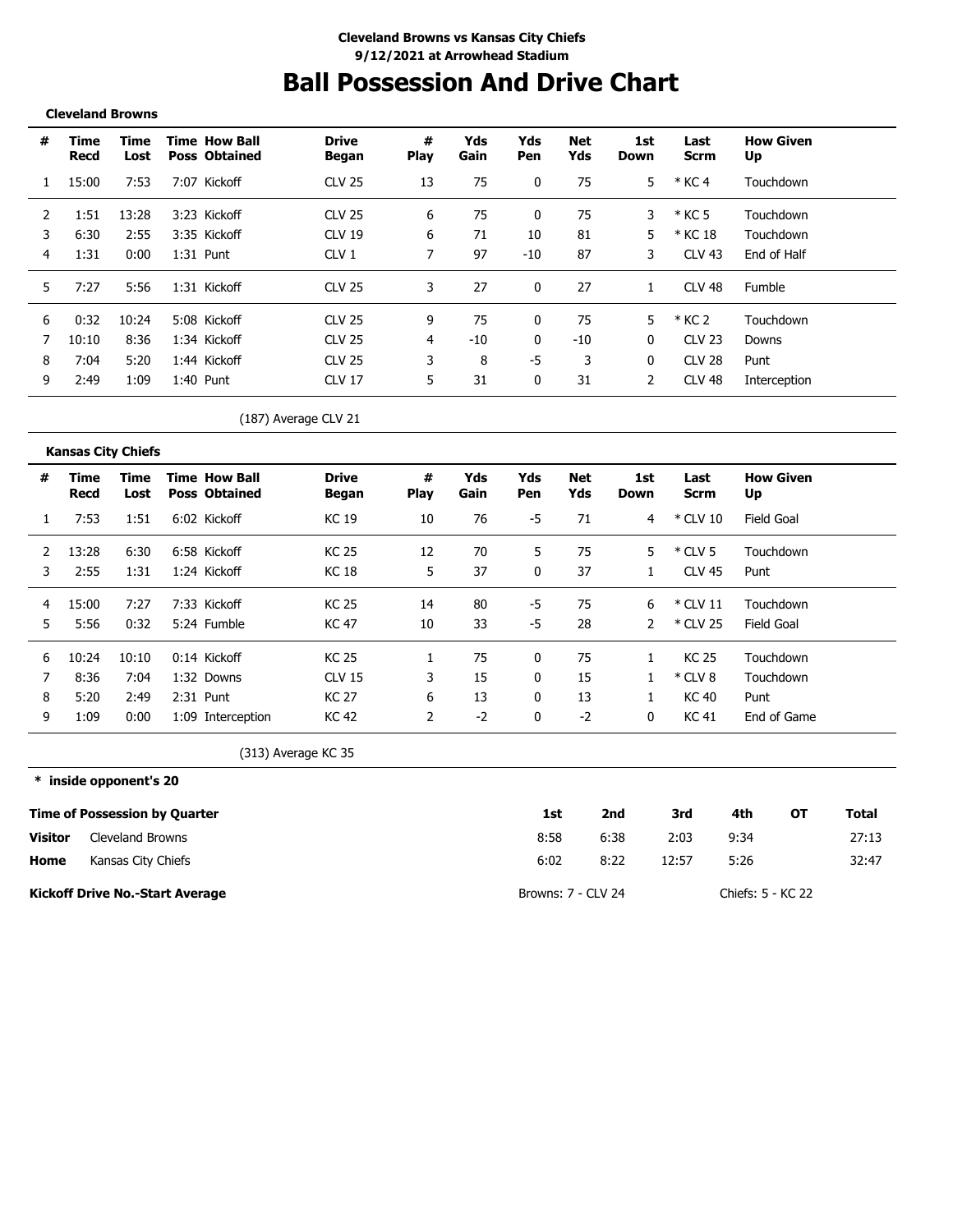# **Final Defensive Statistics**

| <b>Cleveland Browns</b> |                |                |                |                         | <b>Regular Defensive Plays</b> |              |             |    |           |              |           |              | <b>Special Teams</b> |           |           |           |            | <b>Misc</b> |           |              |
|-------------------------|----------------|----------------|----------------|-------------------------|--------------------------------|--------------|-------------|----|-----------|--------------|-----------|--------------|----------------------|-----------|-----------|-----------|------------|-------------|-----------|--------------|
|                         | <b>TKL</b>     | <b>AST</b>     | <b>COMB</b>    | SK                      | / YDS TFL                      |              | $\mathbf o$ | IN | <b>PD</b> | <b>FF</b>    | <b>FR</b> | <b>TKL</b>   | <b>AST</b>           | <b>FF</b> | <b>FR</b> | <b>BL</b> | <b>TKL</b> | <b>AST</b>  | <b>FF</b> | <b>FR</b>    |
| A.Walker                | 8              | 2              | 10             | 0                       | 0                              | 0            | 0           | 0  | 0         | 0            | 0         | 0            | 0                    | 0         | 0         | 0         | 0          | 0           | 0         | 0            |
| D.Ward                  |                | 2              | 6              | 0                       | 0                              | 0            | 0           | 0  | 1         | 0            | 0         | 0            | 0                    | 0         | 0         | 0         | n          | 0           | 0         | 0            |
| J.Johnson               |                | 1              | 5              | 0                       | 0                              | 0            | 0           | 0  | 1         | 0            | 0         | 0            | 0                    | 0         | 0         | 0         | 0          | 0           | 0         | 0            |
| M.Stewart               | 3              | 1              | 4              | 0                       | 0                              | 0            | 0           | 0  | 0         | 0            | 0         | 0            | 1                    | 0         | 0         | 0         | 0          | 0           | 0         | 0            |
| M.Garrett               | 2              | $\overline{2}$ | $\overline{4}$ | 1                       | 9                              | 1            | 3           | 0  | 0         | $\mathbf{0}$ | 0         | 0            | 0                    | 0         | 0         | 0         | 0          | 0           | 0         | $\mathbf 0$  |
| Ma. Wilson              |                | 2              | 4              | 0                       | 0                              | 0            | 0           | 0  | 0         | 0            | 0         | 0            | 1                    | 0         | 0         | 0         | 0          | 0           | n         | 0            |
| M.Jackson               | 2              | 1              | 3              | 0                       | 0                              | 0            |             | 0  |           | 0            | 0         | 0            | 0                    | 0         | 0         | 0         | 0          | 0           | 0         | 0            |
| M.McDowell              | 2              | 1              | 3              | 0                       | 0                              | 1            | 0           | 0  | 0         | 0            | 0         | 0            | 0                    | 0         | 0         | 0         | 0          | 0           | 0         | 0            |
| J.Clowney               | $\overline{2}$ | $\mathbf{1}$   | 3              | $\mathbf{0}$            | 0                              | $\mathbf{1}$ | 0           | 0  | 0         | 0            | 0         | $\mathbf{0}$ | 0                    | 0         | 0         | 0         | 0          | 0           | 0         | $\mathbf{0}$ |
| T.McKinley              |                | 0              | 2              | 0                       | 0                              |              |             | 0  | 0         | 0            | 0         | 0            | 0                    | 0         | 0         | 0         | 0          | 0           | 0         | 0            |
| J.Owusu-Koramoah        |                | 1              | 2              | 0                       | 0                              | 0            | 0           | 0  | 0         | 0            | 0         | 1            | 0                    | 0         | 0         | 0         | 0          | 0           | 0         | 0            |
| R.Harrison              |                | 1              | 2              | 0                       | 0                              | 0            | 0           | 0  | 0         | 0            | 0         | 0            | 0                    | 0         | 0         | 0         | 0          | 0           | 0         | 0            |
| T.Hill                  |                | 1              | $\overline{2}$ | $\mathbf{0}$            | 0                              | 0            | 0           | 0  | 0         | 0            | 0         | $\mathbf{0}$ | 0                    | 0         | 0         | 0         | 0          | 0           | 0         | 0            |
| J.Jackson               |                | 0              |                |                         | 4                              |              |             | 0  | 0         | 0            | 0         | 0            | 0                    | 0         | 0         | 0         | 0          | 0           | 0         | 0            |
| G. Williams             |                | 0              | 1              | $\mathbf{0}$            | 0                              | 0            | 0           | 0  | 0         | 0            | 0         | 0            | 0                    | 0         | 0         | 0         | 0          | 0           | 0         | 0            |
| G.Newsome               |                | 0              | 1              | 0                       | 0                              | 0            | 0           | 0  | 0         | 0            | 0         | 0            | 0                    | 0         | 0         | 0         | 0          | 0           | 0         | 0            |
| S.Takitaki              | 0              | 1              | $\mathbf{1}$   | $\mathbf{0}$            | 0                              | 0            | 0           | 0  | 0         | 0            | 0         | 0            | 0                    | 0         | 0         | 0         | 0          | 0           | 0         | 0            |
| M.Smith                 |                | 1              | 1              | 0                       | 0                              | 0            | 0           | 0  | 0         | 0            | 0         | 0            | 0                    | 0         | 0         | 0         | ŋ          | 0           | n         | 0            |
| J.Elliott               |                | 0              | 0              | 0                       | 0                              | 0            |             | 0  | 0         | 0            | 0         | 0            | 0                    | 0         | 0         | 0         | 0          | 0           | 0         | 0            |
| E.Lee                   | 0              | 0              | 0              | 0                       | 0                              | 0            | 0           | 0  | 0         | 0            | 0         | 1            | 0                    | 0         | 0         | 0         | 0          | 0           | 0         | 0            |
| H.Bryant                | 0              | $\mathbf{0}$   | 0              | 0                       | 0                              | 0            | 0           | 0  | 0         | $\mathbf{0}$ | 0         | 0            | 0                    | 0         | 0         | 0         |            | 0           | 0         | 0            |
| J.Gillan                |                | 0              | $\mathbf{0}$   | 0                       | 0                              | 0            | 0           | 0  | 0         | 0            | 0         | 0            | 0                    | 0         | 0         | 0         | 0          | 0           | 0         | 1            |
| <b>Total</b>            | 37             | 18             | 55             | $\overline{\mathbf{2}}$ | 13                             | 5            |             | 0  | 3         | 0            | 0         | 2            | 2                    | 0         | 0         | 0         | 1          | 0           | 0         | 1            |

**TKL = Tackle AST = Assist COMB = Combined QH=QB Hit IN = Interception PD = Pass Defense FF = Forced Fumble FR = Fumble Recovery**

| <b>Kansas City Chiefs</b> |            |            |             |          | <b>Regular Defensive Plays</b> |        |   |    |    |    |           |              | <b>Special Teams</b> |     |           |           |            | <b>Misc</b>  |    |           |
|---------------------------|------------|------------|-------------|----------|--------------------------------|--------|---|----|----|----|-----------|--------------|----------------------|-----|-----------|-----------|------------|--------------|----|-----------|
|                           | <b>TKL</b> | <b>AST</b> | <b>COMB</b> | SK       | <b>YDS</b>                     | TFL QH |   | ΙN | PD | FF | <b>FR</b> | TKL          | <b>AST</b>           | FF. | <b>FR</b> | <b>BL</b> | <b>TKL</b> | <b>AST</b>   | FF | <b>FR</b> |
| L.Sneed                   |            | 0          | 7           | 0        | ŋ                              | ŋ      | 0 | 0  | 0  | 0  | 0         | 0            | 0                    | 0   | 0         | 0         |            |              | U  | 0         |
| J.Thornhill               |            | 2          |             | 0        | 0                              | 0      | 0 | 0  |    |    | 0         | 0            | 0                    | 0   | 0         | 0         | 0          |              | 0  | C         |
| N.Bolton                  |            |            |             | 0        | 0                              |        | 0 | 0  | 0  | 0  | 0         | 0            | 0                    | 0   | 0         | 0         | 0          |              |    | 0         |
| C.Ward                    | 4          | 0          | 4           | 0        | 0                              | 0      | 0 | 0  | 0  | 0  | 0         | 0            | 0                    | 0   | 0         | 0         | 0          | 0            | 0  |           |
| D.Sorensen                | 2          | 2          | 4           | 0        | 0                              | 0      |   | 0  | 0  | 0  | 0         | 0            | 0                    | 0   | 0         | 0         | 0          | 0            | 0  | 0         |
| A.Hitchens                |            | 2          | 4           | 0        | 0                              | 0      | 0 | 0  | 0  | 0  | 0         | 0            | 0                    | 0   | 0         | 0         | 0          | 0            | 0  | 0         |
| C.Jones                   |            | 0          | 3           |          | 17                             |        |   | 0  | 0  | 0  | 0         | 0            | 0                    | 0   | 0         | 0         | n          | 0            | 0  | 0         |
| <b>B.Niemann</b>          |            |            | 3           | 0        | 0                              | 0      | 0 | 0  | 0  | 0  |           | 0            | 0                    | 0   | 0         | 0         | 0          | 0            | 0  |           |
| M.Danna                   |            | 2          | 3           | 0        | 0                              | 0      |   | 0  | 0  | 0  | 0         | 0            | 0                    | 0   | 0         | 0         | 0          | 0            | 0  | 0         |
| T.Wharton                 |            | 2          | 3           | 0        | 0                              | 0      | 0 | 0  | 0  | 0  | 0         | 0            | 0                    | 0   | 0         | 0         | 0          | 0            | 0  | 0         |
| M.Hughes                  |            | 0          |             | 0        | 0                              | 0      | 0 |    |    | 0  | 0         | 0            | 0                    | 0   | 0         | 0         | n          |              | 0  | C         |
| J.Reed                    |            | 0          |             | 0        | 0                              | 0      |   | 0  | 0  | 0  | 0         | 0            | 0                    | 0   | 0         | 0         | 0          | 0            | 0  |           |
| D.Nnadi                   |            | 0          |             | 0        | 0                              | 0      | 0 | 0  | 0  | 0  | 0         | $\mathbf{0}$ | 0                    | 0   | $\Omega$  | 0         | 0          | <sup>0</sup> | 0  | 0         |
| M.Kemp                    |            | $\Omega$   |             | $\Omega$ | 0                              |        | 0 | 0  | 0  | 0  | 0         | 0            | 0                    | 0   | $\Omega$  | 0         | n          |              |    | 0         |
| A.Okafor                  |            |            |             | 0        | 0                              | 0      | 0 | 0  | 0  | 0  | 0         | 0            | 0                    | 0   | 0         | 0         | n          |              |    | 0         |
| A.Watts                   | 0          |            |             | 0        | 0                              | 0      | 0 | 0  | 0  | 0  | 0         | 0            | 0                    | 0   | 0         | 0         | 0          | 0            | 0  |           |
| K.Saunders                | U          |            |             | 0        | 0                              | 0      | 0 | 0  | 0  | 0  | 0         | 0            | 0                    | 0   | 0         | 0         | 0          | n            | 0  | 0         |
| C.Lammons                 |            |            | $\Omega$    | n        | 0                              |        | 0 |    | 0  | 0  | 0         | 2            | 0                    | 0   | O         | 0         | n          |              |    | 0         |
| Total                     | 36         | 17         | 53          | 2        | 17                             | 4      |   |    |    |    |           | 2            | ŋ                    |     | 0         | 0         |            |              |    |           |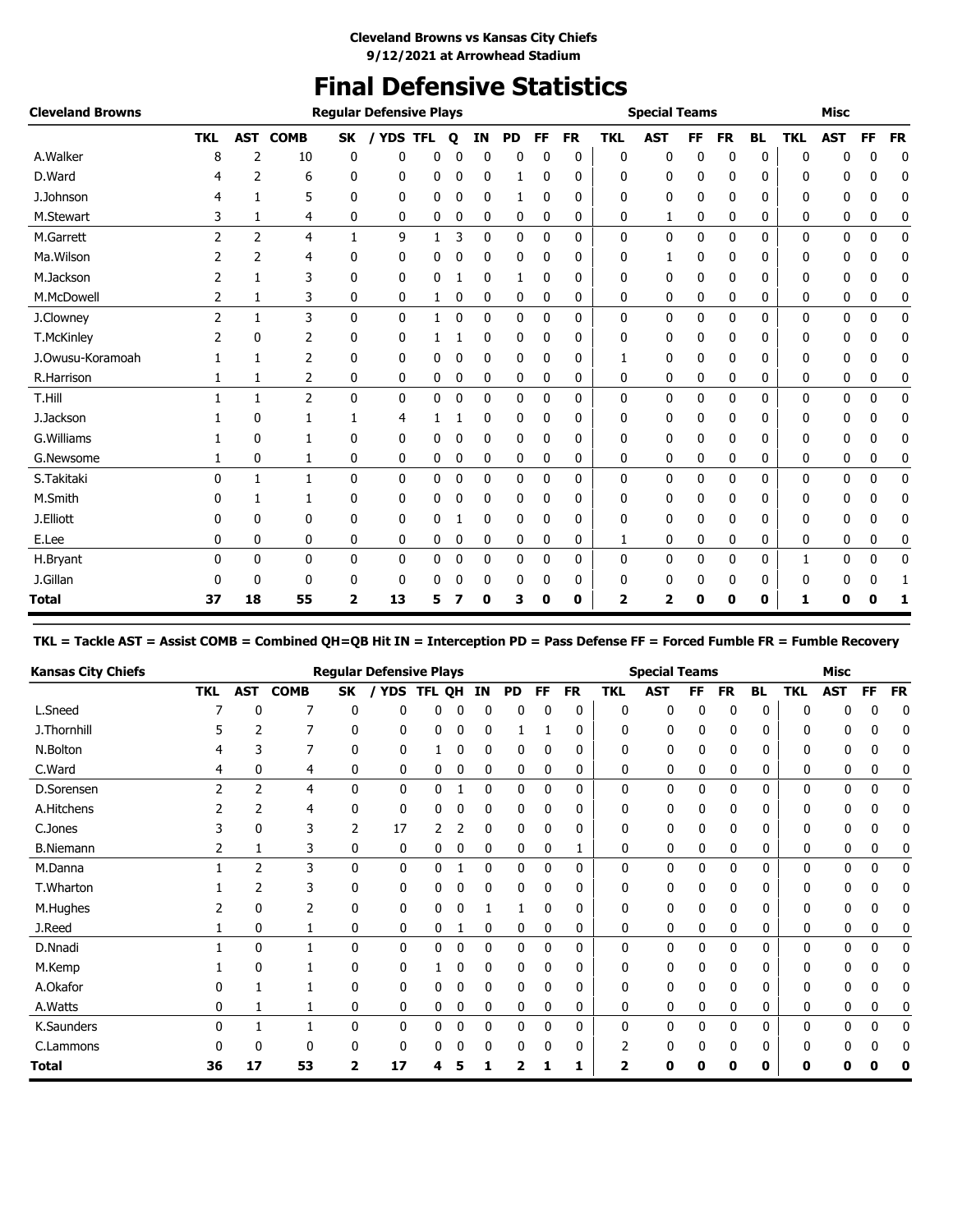# **First Half Summary**

|                                   |                              | PERIOD SCORES                                             |            |            |    |               |                      | TIME OF POSSESSION        |            |                    |                |              |
|-----------------------------------|------------------------------|-----------------------------------------------------------|------------|------------|----|---------------|----------------------|---------------------------|------------|--------------------|----------------|--------------|
| <b>Browns</b>                     |                              | $8 \t14 = 22$                                             |            |            |    | <b>Browns</b> |                      | 15:36                     |            |                    |                |              |
| Chiefs                            |                              | $3 \t7 = 10$                                              |            |            |    | Chiefs        |                      | 14:24                     |            |                    |                |              |
|                                   |                              |                                                           |            |            |    |               | <b>Scoring Plays</b> |                           |            |                    |                |              |
| Team                              | Qtr                          | Time Play Description (Extra Point) (Drive Info)          |            |            |    |               |                      |                           |            | <b>Visitor</b>     |                | Home         |
| <b>Browns</b>                     | 1                            | 7:53 N.Chubb 4 yd. run (K.Hunt run) (13-75, 7:07)         |            |            |    |               |                      |                           |            |                    | 8              | 0            |
| Chiefs                            | 1                            | 1:51 H.Butker 28 yd. Field Goal (10-71, 6:02)             |            |            |    |               |                      |                           |            |                    | 8              | 3            |
| <b>Browns</b>                     | 2                            | 13:28 J.Landry 5 yd. run (C.McLaughlin kick) (6-75, 3:23) |            |            |    |               |                      |                           |            |                    | 15             | 3            |
| Chiefs                            | 2                            | 6:30 P.Mahomes 5 yd. run (H.Butker kick) (12-75, 6:58)    |            |            |    |               |                      |                           |            |                    | 15             | 10           |
| <b>Browns</b>                     | 2                            | 2:55 N.Chubb 18 yd. run (C.McLaughlin kick) (6-81, 3:35)  |            |            |    |               |                      |                           |            |                    | 22             | 10           |
|                                   |                              |                                                           |            |            |    |               |                      | <b>Cleveland Browns</b>   |            | Kansas City Chiefs |                |              |
| <b>TOTAL FIRST DOWNS</b>          |                              |                                                           |            |            |    |               |                      | 16                        |            |                    |                | 10           |
|                                   |                              | First Downs Rushing-Passing-by Penalty                    |            |            |    |               |                      | $6 - 9 - 1$               |            |                    | $2 - 8 - 0$    |              |
| <b>THIRD DOWN EFFICIENCY</b>      |                              |                                                           |            |            |    |               |                      | 1-4-25.0%                 |            |                    | 3-5-60.0%      |              |
| <b>TOTAL NET YARDS</b>            |                              |                                                           |            |            |    |               |                      | 318                       |            |                    |                | 183          |
|                                   | <b>Total Offensive Plays</b> |                                                           |            |            |    |               |                      | 32                        |            |                    |                | 26           |
| <b>NET YARDS RUSHING</b>          |                              |                                                           |            |            |    |               |                      | 98                        |            |                    |                | 14           |
| <b>NET YARDS PASSING</b>          |                              |                                                           |            |            |    |               |                      | 220                       |            |                    |                | 169          |
|                                   | <b>Gross Yards Passing</b>   |                                                           |            |            |    |               |                      | 231                       |            |                    |                | 169          |
|                                   |                              | Times thrown-yards lost attempting to pass                |            |            |    |               |                      | $1 - 11$                  |            |                    |                | $0 - 0$      |
|                                   |                              | Pass Attempts-Completions-Had Intercepted                 |            |            |    |               |                      | $17 - 13 - 0$             |            |                    | $20 - 15 - 0$  |              |
| <b>Punts-Number and Average</b>   |                              |                                                           |            |            |    |               |                      | $0 - 0.0$                 |            |                    | $1 - 44.0$     |              |
| <b>Penalties-Number and Yards</b> |                              |                                                           |            |            |    |               |                      | 4 - 25                    |            |                    | $3 - 26$       |              |
| <b>Fumbles-Number and Lost</b>    |                              |                                                           |            |            |    |               |                      | $0 - 0$                   |            |                    |                | $0 - 0$      |
| <b>Red Zone Efficiency</b>        |                              |                                                           |            |            |    |               |                      | 3-3-100%                  |            |                    | 1-2-50%        |              |
| <b>Average Drive Start</b>        |                              |                                                           |            |            |    |               |                      | <b>CLV 18</b>             |            |                    | <b>KC 21</b>   |              |
|                                   |                              | <b>Cleveland Browns</b>                                   |            |            |    |               |                      | <b>Kansas City Chiefs</b> |            |                    |                |              |
| <b>RUSHING</b>                    |                              | <b>ATT</b>                                                | <b>YDS</b> | <b>AVG</b> | LG | <b>TD</b>     | <b>RUSHING</b>       | <b>ATT</b>                | <b>YDS</b> | <b>AVG</b>         | LG             | <b>TD</b>    |
| N.Chubb                           |                              | 6                                                         | 35         | 5.8        | 18 | 2             | P.Mahomes            | $\mathbf{1}$              | 5          | 5.0                | 5              | $\mathbf{1}$ |
| K.Hunt                            |                              | 4                                                         | 26         | 6.5        | 15 | 0             | T.Hill               | 1                         | 4          | 4.0                | 4              | 0            |
| A.Schwartz                        |                              | $\mathbf{1}$                                              | 17         | 17.0       | 17 | $\mathbf{0}$  | C.Edwards-Helaire    | 3                         | 3          | 1.0                | 4              | 0            |
| J.Landry                          |                              | $\overline{2}$                                            | 13         | 6.5        | 8  | 1             | M.Burton             | 1                         | 2          | 2.0                | $\overline{2}$ | 0            |

| Total                 |     |            | 14         | 98         | 7.0        |    | 18 | 3         | Total                 |     |            | 6          | 14       | 2.3        |    | 5    |           |
|-----------------------|-----|------------|------------|------------|------------|----|----|-----------|-----------------------|-----|------------|------------|----------|------------|----|------|-----------|
| <b>PASSING</b>        | ATT | <b>CMP</b> | <b>YDS</b> | SK/YD TD   |            | LG | ΙN | RT        | <b>PASSING</b>        | ATT | <b>CMP</b> | <b>YDS</b> | SK/YD TD |            | LG | IN.  | <b>RT</b> |
| <b>B.Mayfield</b>     | 17  | 13         | 231        | 1/11       | 0          | 45 |    | $0$ 117.9 | P.Mahomes             | 20  | 15         | 169        | 0/0      | 0          | 28 | 0    | 99.8      |
| Total                 | 17  | 13         | 231        | 1/11       | 0          | 45 |    | $0$ 117.9 | Total                 | 20  | 15         | 169        | 0/0      | 0          | 28 | 0    | 99.8      |
| <b>PASS RECEIVING</b> |     | TAR        | <b>REC</b> | <b>YDS</b> | <b>AVG</b> |    | LG | TD        | <b>PASS RECEIVING</b> |     | <b>TAR</b> | <b>REC</b> | YDS      | <b>AVG</b> |    | LG   | <b>TD</b> |
| A.Schwartz            |     | 4          | 3          | 69         | 23.0       |    | 44 | 0         | T.Hill                |     | 10         | 7          | 96       | 13.7       |    | 28   | 0         |
| A.Hooper              |     | 3          | 3          | 27         | 9.0        |    | 14 | 0         | T.Kelce               |     | 3          | 3          | 45       | 15.0       |    | 19   | 0         |
| D.Njoku               |     | 3          | 2          | 46         | 23.0       |    | 43 | 0         | C.Edwards-Helaire     |     |            |            | 11       | 11.0       |    | 11   | 0         |
| J.Landry              |     |            | 2          | 41         | 20.5       |    | 32 | 0         | D.Robinson            |     |            |            | 9        | 9.0        |    | 9    | 0         |
| N.Chubb               |     | 2          |            | 18         | 9.0        |    | 10 | 0         | <b>B.Pringle</b>      |     |            |            | 6        | 6.0        |    | 6    | 0         |
| H.Bryant              |     |            |            | 17         | 17.0       |    | 17 | 0         | M.Hardman             |     |            |            | 4        | 4.0        |    | 4    | 0         |
| <b>B.Mayfield</b>     |     | 0          | 0          | 11         | 0.0        |    | 11 | 0         | M.Remmers             |     |            |            | $-2$     | $-2.0$     |    | $-2$ | 0         |
| K.Hunt                |     | 0          | 0          | 2          | 0.0        |    | 2  | 0         |                       |     |            |            |          |            |    |      |           |
| A.Janovich            |     |            | 0          | 0          | 0.0        |    | 0  | 0         |                       |     |            |            |          |            |    |      |           |
| Total                 |     | 16         | 13         | 231        | 17.8       |    | 44 | 0         | Total                 |     | 19         | 15         | 169      | 11.3       |    | 28   | 0         |

**Cleveland Browns Regular Defensive Plays Special Teams Misc**

B.Mayfield 1 7 7.0 7 0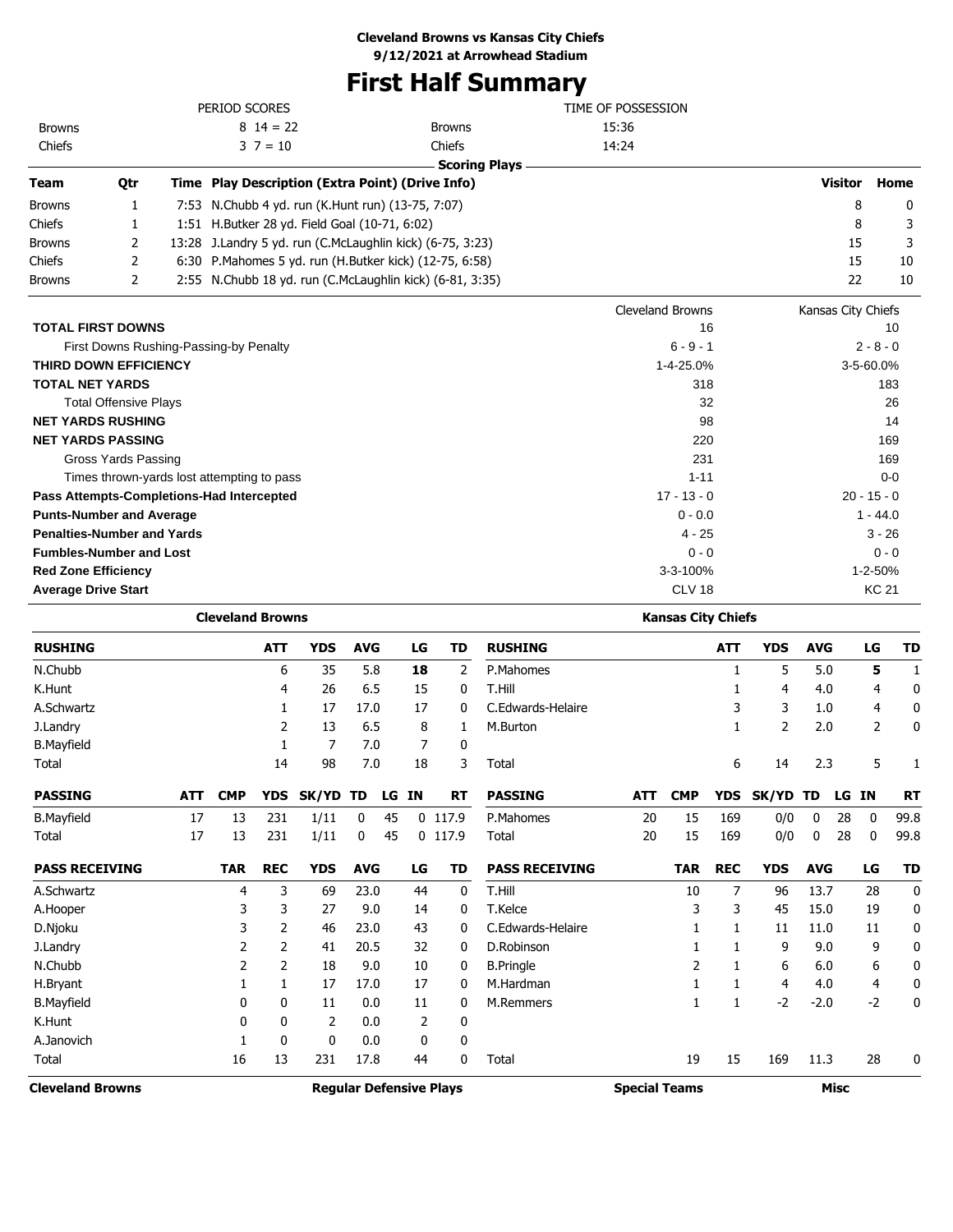# **First Half Summary**

|              |    | TKL AST COMB |             | SK / YDS TFL Q IN PD FF FR TKL AST FF FR BL TKL AST FF FR |                          |            |              |            |              |                                                          |                |              |                         |                         |                |              |            |                         |
|--------------|----|--------------|-------------|-----------------------------------------------------------|--------------------------|------------|--------------|------------|--------------|----------------------------------------------------------|----------------|--------------|-------------------------|-------------------------|----------------|--------------|------------|-------------------------|
| A.Walker     |    |              | 0           |                                                           | $0\quad 0\quad 0\quad 0$ |            |              |            |              | $\begin{array}{cccc} 0 & 0 & 0 \end{array}$              | $\overline{0}$ |              | $\overline{\mathbf{0}}$ | $\overline{\mathbf{0}}$ | 0 <sup>1</sup> | $\mathbf{0}$ |            | $0\quad 0\quad 0$       |
| J.Clowney    |    |              | $\mathbf 0$ |                                                           |                          |            |              |            |              | $0 \quad 1 \quad 0 \quad 0 \quad 0 \quad 0 \quad 0 \mid$ | $\mathbf{0}$   |              | $0\qquad 0$             | $\overline{\mathbf{0}}$ | 0 <sup>1</sup> | 0            | $0\quad 0$ | $\overline{\mathbf{0}}$ |
| J.Johnson    |    |              | $\mathbf 0$ | $^{\rm o}$                                                | $0\quad 0\quad 0$        |            |              | $1\quad 0$ |              | $\overline{\phantom{0}}$ 0 $\overline{\phantom{0}}$      | $\mathbf{0}$   |              | $\overline{\mathbf{0}}$ | $\mathbf 0$             | 0 <sup>1</sup> | 0            | $0\quad 0$ | $\overline{\mathbf{0}}$ |
| R.Harrison   |    |              | 0           | $\mathbf{0}$                                              |                          | $0\quad 0$ | $\mathbf{0}$ | 0          | $\mathbf{0}$ | $\overline{\mathbf{0}}$                                  | 0              | $\mathbf{0}$ |                         | 0                       |                | 0            |            |                         |
| <b>Total</b> | 10 |              | $\mathbf 0$ |                                                           | 0 1 0 0                  |            |              | 1 0        |              | $\overline{\phantom{a}}$ 0 $\overline{\phantom{a}}$      | $\mathbf 0$    | $\mathbf 0$  | $\bullet$               | $\mathbf 0$             | $\mathbf{0}$   | $\mathbf{0}$ |            | $0\quad 0\quad 0\quad$  |

| <b>Kansas City Chiefs</b> |     |            |             |           | <b>Regular Defensive Plays</b> |            |   |    |    |              |           |     | <b>Special Teams</b> |    |           |          |     | Misc         |           |              |
|---------------------------|-----|------------|-------------|-----------|--------------------------------|------------|---|----|----|--------------|-----------|-----|----------------------|----|-----------|----------|-----|--------------|-----------|--------------|
|                           | TKL | <b>AST</b> | <b>COMB</b> | <b>SK</b> |                                | YDS TFL QH |   | IN | PD | FF.          | <b>FR</b> | TKL | AST                  | FF | <b>FR</b> | BL.      | TKL | <b>AST</b>   | <b>FF</b> | <b>FR</b>    |
| L.Sneed                   | ь   |            |             |           |                                |            |   |    |    | 0            |           | 0   |                      |    |           |          | 0   | 0            | 0         | 0            |
| N.Bolton                  |     |            |             | 0         |                                |            |   |    |    | 0            |           | 0   | 0                    |    |           | $\Omega$ | 0   | $\mathbf{0}$ | $\Omega$  | $\mathbf{0}$ |
| M.Danna                   |     |            |             | 0         |                                |            |   |    |    |              |           | 0   | 0                    |    |           |          | 0   | 0            | $\Omega$  | $\mathbf{0}$ |
| D.Sorensen                |     |            |             | 0         |                                |            |   |    |    | <sup>0</sup> |           | 0   | 0                    |    |           | 0        | 0   | 0            | $\Omega$  | $\mathbf{0}$ |
| <b>Total</b>              | 11  |            | 15          |           | 0                              |            | o |    |    | 0            | 0         | 0   | 0                    |    | 0         | 0        | 0   | 0            | 0         | 0            |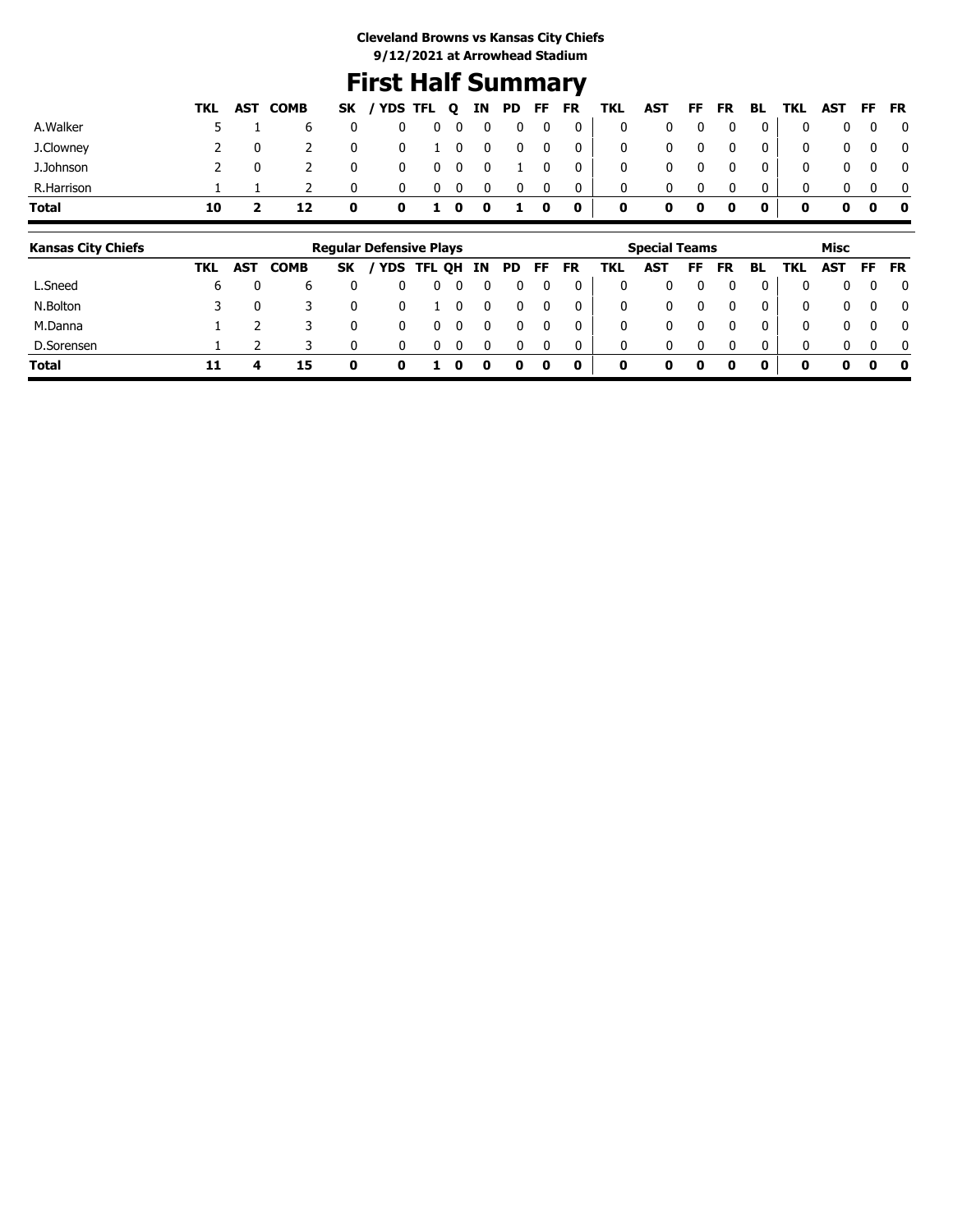|  |  | <b>Cleveland Browns vs Kansas City Chiefs at Arrowhead Stadium</b> |  |
|--|--|--------------------------------------------------------------------|--|
|  |  |                                                                    |  |

# **Play By Play Play Play Play First Quarter** 9/12/2021

KC wins the coin toss and elects to defer. CLV elects to Receive, and KC elects to defend the east goal.

H.Butker kicks 65 yards from KC 35 to end zone, Touchback.

#### **Cleveland Browns at 15:00**

| 2-11-KC 23 | $(10:08)$ (Shotgun) B. Mayfield pass incomplete deep right to D. Njoku.                     |                |
|------------|---------------------------------------------------------------------------------------------|----------------|
| 3-11-KC 23 | (9:59) (Shotgun) B. Mayfield pass short right to A. Hooper to KC 15 for 8 yards (L. Sneed). |                |
| 4-3-KC 15  | (9:18) (Shotgun) B.Mayfield pass short left to A.Hooper to KC 10 for 5 yards (M.Hughes).    | P <sub>4</sub> |
| 1-10-KC 10 | (8:40) (Shotgun) N.Chubb right end to KC 4 for 6 yards (J.Reed, M.Danna).                   |                |
| $2-4-KC4$  | (7:58) N.Chubb left guard for 4 yards, TOUCHDOWN.                                           | R5             |
|            | (Kick formation) PENALTY on KC-C.Jones, Encroachment, 1 yard, enforced at KC 15 - No Play.  |                |
|            | TWO-POINT CONVERSION ATTEMPT. K.Hunt rushes up the middle. ATTEMPT SUCCEEDS.                |                |
|            |                                                                                             |                |
|            | CLV 8 KC 0, 13 plays, 75 yards, 7:07 drive, 7:07 elapsed                                    |                |

| CLV 8 KC 3, 10 plays, 71 yards, 1 penalty, 6:02 drive, 13:09 elapsed |                                                                                                                                                                                                            |                |  |  |  |  |  |  |
|----------------------------------------------------------------------|------------------------------------------------------------------------------------------------------------------------------------------------------------------------------------------------------------|----------------|--|--|--|--|--|--|
| 4-2-CLV 10                                                           | (1:55) H.Butker 28 yard field goal is GOOD, Center-J.Winchester, Holder-T.Townsend.                                                                                                                        |                |  |  |  |  |  |  |
| 3-11-CLV 19                                                          | (2:50) (Shotgun) P.Mahomes pass short middle to D.Robinson to CLV 10 for 9 yards (J.Johnson).                                                                                                              |                |  |  |  |  |  |  |
|                                                                      | PENALTY on CLV-M.Garrett, Defensive Offside, 5 yards, enforced at CLV 24 - No Play.                                                                                                                        |                |  |  |  |  |  |  |
| 3-16-CLV 24                                                          | (2.56) (Shotgun) P.Mahomes pass incomplete deep middle to T.Hill (M.Stewart).                                                                                                                              |                |  |  |  |  |  |  |
|                                                                      | PENALTY on KC-J.Thuney, Offensive Holding, 10 yards, enforced at CLV 14 - No Play.                                                                                                                         |                |  |  |  |  |  |  |
| 3-6-CLV 14                                                           | (3:20) (Shotgun) P.Mahomes pass short right to T.Kelce to CLV 2 for 12 yards (M.Smith).                                                                                                                    |                |  |  |  |  |  |  |
| 2-6-CLV 14                                                           | (3:24) (Shotgun) P.Mahomes pass incomplete short middle to T.Hill (J.Johnson).                                                                                                                             |                |  |  |  |  |  |  |
| 1-10-CLV 18                                                          | $(4:08)$ (Shotgun) T. Hill right end to CLV 14 for 4 yards (T. Hill).                                                                                                                                      |                |  |  |  |  |  |  |
| 1-10-CLV 42                                                          | Penalty on CLV-R.Harrison, Disqualification, offsetting.<br>Penalty on KC, Unsportsmanlike Conduct, offsetting.<br>(4:46) P.Mahomes pass deep left to T.Hill pushed ob at CLV 18 for 24 yards (M.Stewart). | P <sub>4</sub> |  |  |  |  |  |  |
| 1-10-KC 47                                                           | (5:08) P.Mahomes pass short left to C.Edwards-Helaire to CLV 42 for 11 yards (Ma.Wilson; R.Harrison).                                                                                                      | P <sub>3</sub> |  |  |  |  |  |  |
| 2-6-KC 38                                                            | (5:53) (Shotgun) P. Mahomes pass short middle to T. Kelce to KC 47 for 9 yards (A. Walker).                                                                                                                | P <sub>2</sub> |  |  |  |  |  |  |
| 1-10-KC 34                                                           | $(6:33)$ C. Edwards-Helaire left guard to KC 38 for 4 yards (J. Clowney).                                                                                                                                  |                |  |  |  |  |  |  |
| 2-12-KC 17                                                           | (7:10) (Shotgun) P.Mahomes pass short right to T.Kelce to KC 34 for 17 yards (R.Harrison) [M.Garrett].                                                                                                     | P <sub>1</sub> |  |  |  |  |  |  |
| 1-10-KC 19                                                           | (7:46) (Shotgun) C. Edwards-Helaire up the middle to KC 17 for -2 yards (M. McDowell).                                                                                                                     |                |  |  |  |  |  |  |

H.Butker kicks 65 yards from KC 35 to end zone, Touchback.

**Cleveland Browns 8 8:58 1 6 0 7 1/2 1/1 Kansas City Chiefs 3 6:02 0 4 0 4 0/1 0/0**

## **Cleveland Browns at 1:51**

|                       | <b>Score</b>                                                                                | Poss | R |                    |  |  | 3 Down              | 4 Down |  |                |
|-----------------------|---------------------------------------------------------------------------------------------|------|---|--------------------|--|--|---------------------|--------|--|----------------|
| <b>END OF OUARTER</b> |                                                                                             | Time |   | <b>First Downs</b> |  |  | <b>Efficiencies</b> |        |  |                |
| 1-10-KC 14            | $(26)$ K. Hunt right tackle to KC 12 for 2 yards $(A. Okafor; A. Watts)$ .                  |      |   |                    |  |  |                     |        |  |                |
| 1-10-KC 31            | (1:02) B. Mayfield pass short left to H. Bryant pushed ob at KC 14 for 17 yards (L. Sneed). |      |   |                    |  |  |                     |        |  | P7             |
| 1-10-CLV 25           | $(1:51)$ B. Mayfield pass deep right to A. Schwartz ran ob at KC 31 for 44 yards.           |      |   |                    |  |  |                     |        |  | P <sub>6</sub> |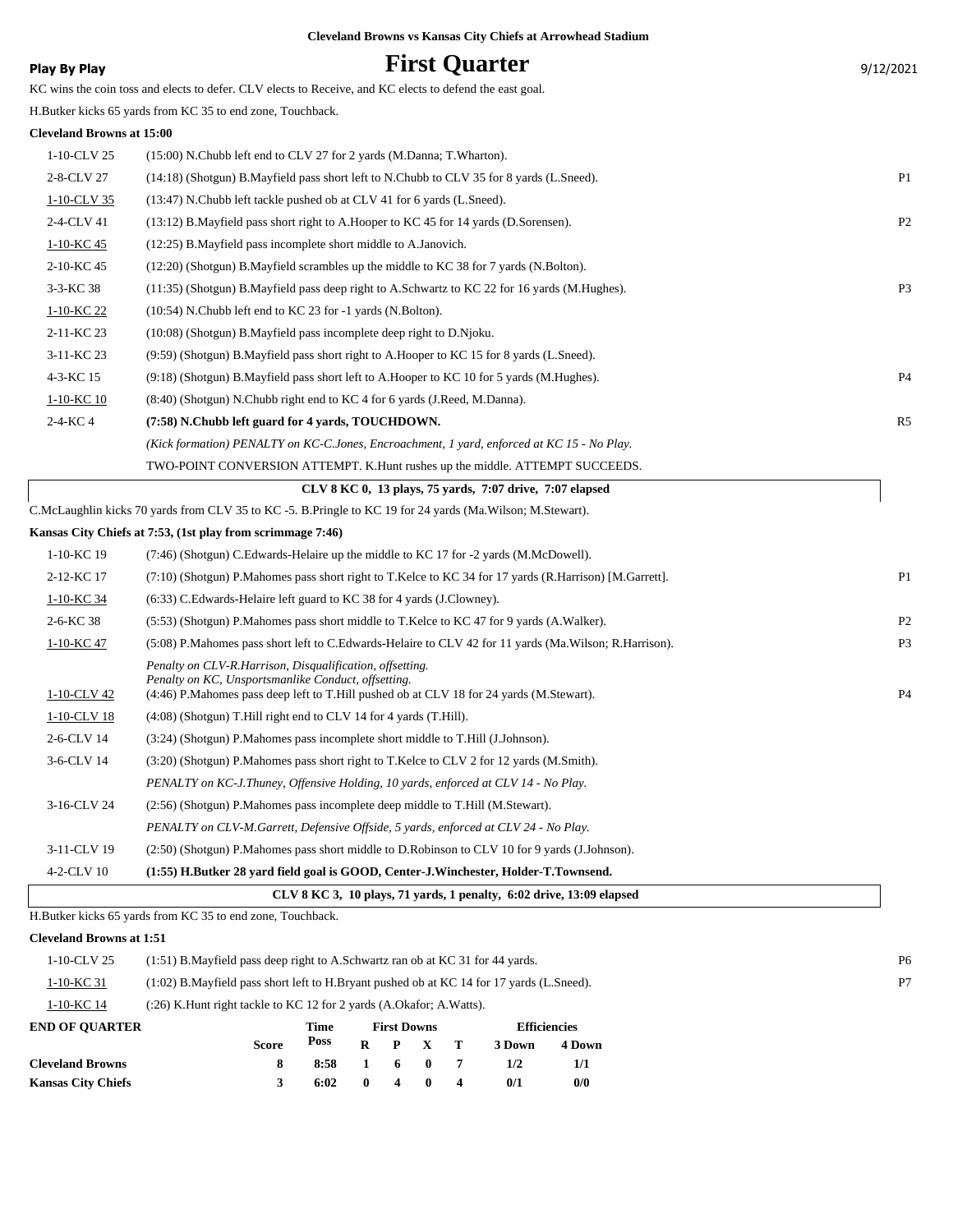# **Play By Play Play Play Second Quarter** 9/12/2021

| Cleveland Browns continued. |                                                                                                                                                                                                                                                                                                                                                                                                                           |                 |
|-----------------------------|---------------------------------------------------------------------------------------------------------------------------------------------------------------------------------------------------------------------------------------------------------------------------------------------------------------------------------------------------------------------------------------------------------------------------|-----------------|
| 2-8-KC 12                   | (15:00) (Shotgun) B.Mayfield pass short middle to D.Njoku to KC 9 for 3 yards (A.Hitchens).                                                                                                                                                                                                                                                                                                                               |                 |
| $3 - 5 - KC9$               | (14:20) (Shotgun) K.Hunt right end to KC 5 for 4 yards (B.Niemann).                                                                                                                                                                                                                                                                                                                                                       |                 |
| 4-1-KC 5                    | (13:33) J.Landry left end to KC 1 for 4 yards (T.Wharton; L.Sneed). CLV-J.Wills was injured during the play. His return is Questionable.<br>Cleveland challenged the short of the goal line ruling, and the play was REVERSED.<br>J.Landry left end for 5 yards, TOUCHDOWN. CLV-J.Wills was injured during the play. His return is Questionable.<br>C.McLaughlin extra point is GOOD, Center-C.Hughlett, Holder-J.Gillan. | -R8             |
|                             | CLV 15 KC 3, 6 plays, 75 yards, 3:23 drive, 1:32 elapsed                                                                                                                                                                                                                                                                                                                                                                  |                 |
|                             | C.McLaughlin kicks 65 yards from CLV 35 to end zone, Touchback.                                                                                                                                                                                                                                                                                                                                                           |                 |
| Kansas City Chiefs at 13:28 |                                                                                                                                                                                                                                                                                                                                                                                                                           |                 |
| 1-10-KC 25                  | (13:28) (Shotgun) P.Mahomes pass short right to T.Hill to KC 33 for 8 yards (D.Ward).                                                                                                                                                                                                                                                                                                                                     |                 |
| 2-2-KC 33                   | (12:53) (Shotgun) C.Edwards-Helaire up the middle to KC 34 for 1 yard (J.Owusu-Koramoah; M.McDowell).                                                                                                                                                                                                                                                                                                                     |                 |
| 3-1-KC 34                   | $(12:11)$ M.Burton up the middle to KC 36 for 2 yards (M.Garrett; Ma.Wilson).                                                                                                                                                                                                                                                                                                                                             | R <sub>5</sub>  |
| $1-10-KC$ 36                | (11:33) (Shotgun) P. Mahomes pass short middle to T. Hill to KC 30 for -6 yards (J. Clowney).                                                                                                                                                                                                                                                                                                                             |                 |
| 2-16-KC 30                  | (10:49) (Shotgun) P.Mahomes pass incomplete deep right to M.Hardman.                                                                                                                                                                                                                                                                                                                                                      |                 |
|                             | PENALTY on CLV-J.Clowney, Defensive Offside, 5 yards, enforced at KC 30 - No Play.                                                                                                                                                                                                                                                                                                                                        |                 |
| 2-11-KC 35                  | (10:42) (Shotgun) P.Mahomes pass short left to M.Hardman to KC 39 for 4 yards (A.Walker).                                                                                                                                                                                                                                                                                                                                 |                 |
| 3-7-KC 39                   | (10:02) (Shotgun) P.Mahomes pass short middle to T.Hill to 50 for 11 yards (D.Ward; M.Stewart) [M.Jackson].                                                                                                                                                                                                                                                                                                               | P <sub>6</sub>  |
| $1 - 10 - 50$               | (9:20) (Shotgun) P. Mahomes pass incomplete deep right to T. Hill (D. Ward).                                                                                                                                                                                                                                                                                                                                              |                 |
| $2 - 10 - 50$               | (9:11) (Shotgun) P.Mahomes pass short middle to B.Pringle to CLV 44 for 6 yards (A.Walker).                                                                                                                                                                                                                                                                                                                               |                 |
| 3-4-CLV 44                  | (8:29) (Shotgun) P.Mahomes pass deep left to T.Hill to CLV 22 for 22 yards (J.Johnson) [T.McKinley].                                                                                                                                                                                                                                                                                                                      | P7              |
|                             | Penalty on CLV-M.Garrett, Defensive Offside, declined.                                                                                                                                                                                                                                                                                                                                                                    |                 |
| 1-10-CLV 22                 | (8:02) P. Mahomes pass short left to T. Kelce to CLV 3 for 19 yards (A. Walker; S. Takitaki).                                                                                                                                                                                                                                                                                                                             | P8              |
| $1-3$ -CLV 3                | (7:18) M.Remmers reported in as eligible. P.Mahomes pass short middle to M.Remmers to CLV 5 for -2 yards (T.McKinley).                                                                                                                                                                                                                                                                                                    |                 |
| $2-5$ -CLV 5                | (6:40) P.Mahomes scrambles right end for 5 yards, TOUCHDOWN.                                                                                                                                                                                                                                                                                                                                                              | R9              |
|                             | H.Butker extra point is GOOD, Center-J.Winchester, Holder-T.Townsend.                                                                                                                                                                                                                                                                                                                                                     |                 |
|                             | CLV 15 KC 10, 12 plays, 75 yards, 1 penalty, 6:58 drive, 8:30 elapsed                                                                                                                                                                                                                                                                                                                                                     |                 |
|                             | H.Butker kicks 59 yards from KC 35 to CLV 6. D.Felton to CLV 19 for 13 yards (C.Lammons).                                                                                                                                                                                                                                                                                                                                 |                 |
|                             | Cleveland Browns at 6:30, (1st play from scrimmage 6:24)                                                                                                                                                                                                                                                                                                                                                                  |                 |
| 1-10-CLV 19                 | (6:24) (Shotgun) N.Chubb right end to CLV 28 for 9 yards (J.Reed; D.Sorensen).                                                                                                                                                                                                                                                                                                                                            |                 |
|                             | PENALTY on CLV, Illegal Shift, 5 yards, enforced at CLV 19 - No Play.                                                                                                                                                                                                                                                                                                                                                     |                 |
| 1-15-CLV 14                 | (5:56) (Shotgun) B.Mayfield pass short right to A.Schwartz to CLV 23 for 9 yards (L.Sneed).                                                                                                                                                                                                                                                                                                                               |                 |
| 2-6-CLV 23                  | (5:17) (Shotgun) A.Schwartz right end pushed ob at CLV 40 for 17 yards (L.Sneed).                                                                                                                                                                                                                                                                                                                                         | R <sub>9</sub>  |
| 1-10-CLV 40                 | (4:44) B.Mayfield pass short left to N.Chubb pushed ob at 50 for 10 yards (N.Bolton).                                                                                                                                                                                                                                                                                                                                     | P10             |
| $1 - 10 - 50$               | $(4:04)$ B. Mayfield pass short right to J. Landry pushed ob at KC 41 for 9 yards (C. Ward).                                                                                                                                                                                                                                                                                                                              |                 |
| 2-1-KC 41                   | (3:29) (Shotgun) J.Landry scrambles left end to KC 33 for 8 yards (D.Nnadi).                                                                                                                                                                                                                                                                                                                                              | R11             |
|                             | PENALTY on KC-D.Nnadi, Face Mask (15 Yards), 15 yards, enforced at KC 33.                                                                                                                                                                                                                                                                                                                                                 | X12             |
| 1-10-KC 18                  | (3:01) N.Chubb left end for 18 yards, TOUCHDOWN.                                                                                                                                                                                                                                                                                                                                                                          | R13             |
|                             | C.McLaughlin extra point is GOOD, Center-C.Hughlett, Holder-J.Gillan.                                                                                                                                                                                                                                                                                                                                                     |                 |
|                             | CLV 22 KC 10, 6 plays, 81 yards, 1 penalty, 3:35 drive, 12:05 elapsed                                                                                                                                                                                                                                                                                                                                                     |                 |
|                             | C.McLaughlin kicks 67 yards from CLV 35 to KC -2. B.Pringle to KC 18 for 20 yards (J.Owusu-Koramoah).                                                                                                                                                                                                                                                                                                                     |                 |
|                             | Kansas City Chiefs at 2:55, (1st play from scrimmage 2:50)                                                                                                                                                                                                                                                                                                                                                                |                 |
| 1-10-KC 18                  | (2:50) (Shotgun) P. Mahomes pass short left to T. Hill to KC 27 for 9 yards (A. Walker).                                                                                                                                                                                                                                                                                                                                  |                 |
| 2-1-KC 27                   | (2:17) (Shotgun) P.Mahomes pass deep right to T.Hill to CLV 45 for 28 yards (A.Walker).                                                                                                                                                                                                                                                                                                                                   | P <sub>10</sub> |
| Two-Minute Warning          |                                                                                                                                                                                                                                                                                                                                                                                                                           |                 |
| 1-10-CLV 45                 | (2:00) (Shotgun) P.Mahomes pass incomplete short right [M.Garrett].                                                                                                                                                                                                                                                                                                                                                       |                 |
| 2-10-CLV 45                 | (1:54) (Shotgun) P.Mahomes pass incomplete short middle to B.Pringle (M.Jackson).                                                                                                                                                                                                                                                                                                                                         |                 |
| 3-10-CLV 45                 | (1:50) (Shotgun) P.Mahomes pass incomplete deep left to T.Hill.                                                                                                                                                                                                                                                                                                                                                           |                 |
|                             | Penalty on KC-T.Hill, Offensive Pass Interference, declined.                                                                                                                                                                                                                                                                                                                                                              |                 |

4-10-CLV 45 (1:45) T.Townsend punts 44 yards to CLV 1, Center-J.Winchester, downed by KC-C.Lammons.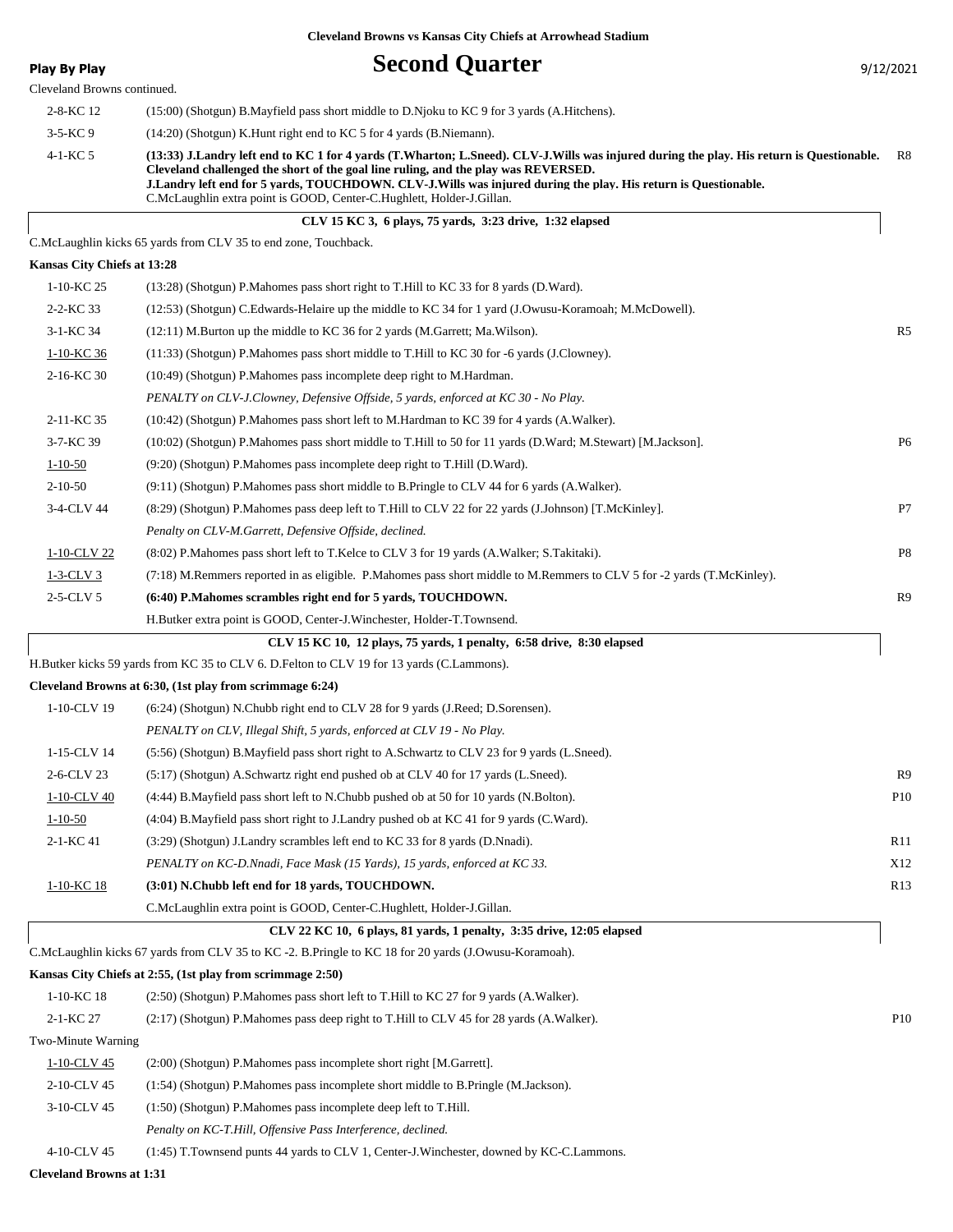| $1-10$ -CLV $1$           | $(1:31)$ K. Hunt right guard to CLV 6 for 5 yards (M. Danna).                                  |      |          |                    |              |   |        |                     |                                                                                                                                                  |                 |
|---------------------------|------------------------------------------------------------------------------------------------|------|----------|--------------------|--------------|---|--------|---------------------|--------------------------------------------------------------------------------------------------------------------------------------------------|-----------------|
|                           | Timeout #1 by KC at $01:25$ .                                                                  |      |          |                    |              |   |        |                     |                                                                                                                                                  |                 |
| $2-5$ -CLV 6              | (1:25) K. Hunt right end to CLV 21 for 15 yards (D. Sorensen; A. Hitchens).                    |      |          |                    |              |   |        |                     |                                                                                                                                                  | R <sub>14</sub> |
|                           | Timeout $#2$ by KC at 00:59.                                                                   |      |          |                    |              |   |        |                     |                                                                                                                                                  |                 |
| 1-10-CLV 21               | (:59) (Shotgun) B.Mayfield pass deep right to D.Njoku to KC 36 for 43 yards (C.Ward) [J.Reed]. |      |          |                    |              |   |        |                     |                                                                                                                                                  | P <sub>15</sub> |
|                           | Timeout #1 by CLV at 00:49.                                                                    |      |          |                    |              |   |        |                     |                                                                                                                                                  |                 |
| 1-10-KC 36                | (:49) (Shotgun) B. Mayfield pass incomplete short right.                                       |      |          |                    |              |   |        |                     |                                                                                                                                                  |                 |
| 2-10-KC 36                | (:43) (Shotgun) B.Mayfield pass incomplete deep left to A.Schwartz.                            |      |          |                    |              |   |        |                     |                                                                                                                                                  |                 |
| 3-10-KC 36                | (:37) (Shotgun) B.Mayfield pass incomplete deep middle to D.Njoku.                             |      |          |                    |              |   |        |                     |                                                                                                                                                  |                 |
|                           | PENALTY on CLV-W.Teller, Offensive Holding, 10 yards, enforced at KC 36 - No Play.             |      |          |                    |              |   |        |                     |                                                                                                                                                  |                 |
| 3-20-KC 46                | (:30) (Shotgun) B.Mayfield sacked at CLV 43 for -11 yards (C.Jones).                           |      |          |                    |              |   |        |                     |                                                                                                                                                  |                 |
|                           | Timeout #2 by CLV at 00:03.                                                                    |      |          |                    |              |   |        |                     |                                                                                                                                                  |                 |
| 4-31-CLV 43               | KC 12 for 2 yards (J.Thornhill; D.Sorensen).                                                   |      |          |                    |              |   |        |                     | (:03) (Shotgun) B.Mayfield pass short right to J.Landry to KC 25 for 32 yards. Lateral to B.Mayfield to KC 14 for 11 yards. Lateral to K.Hunt to | P <sub>16</sub> |
| <b>END OF QUARTER</b>     |                                                                                                | Time |          | <b>First Downs</b> |              |   |        | <b>Efficiencies</b> |                                                                                                                                                  |                 |
|                           | <b>Score</b>                                                                                   | Poss | $\bf{R}$ | $\mathbf{P}$       | $\mathbf{X}$ | т | 3 Down | 4 Down              |                                                                                                                                                  |                 |
| <b>Cleveland Browns</b>   | 22                                                                                             | 6:38 | 5        | 3                  | -1           | 9 | 0/2    | 2/2                 |                                                                                                                                                  |                 |
| <b>Kansas City Chiefs</b> | 10                                                                                             | 8:22 | 2        | 4                  | $\bf{0}$     | 6 | 3/4    | 0/0                 |                                                                                                                                                  |                 |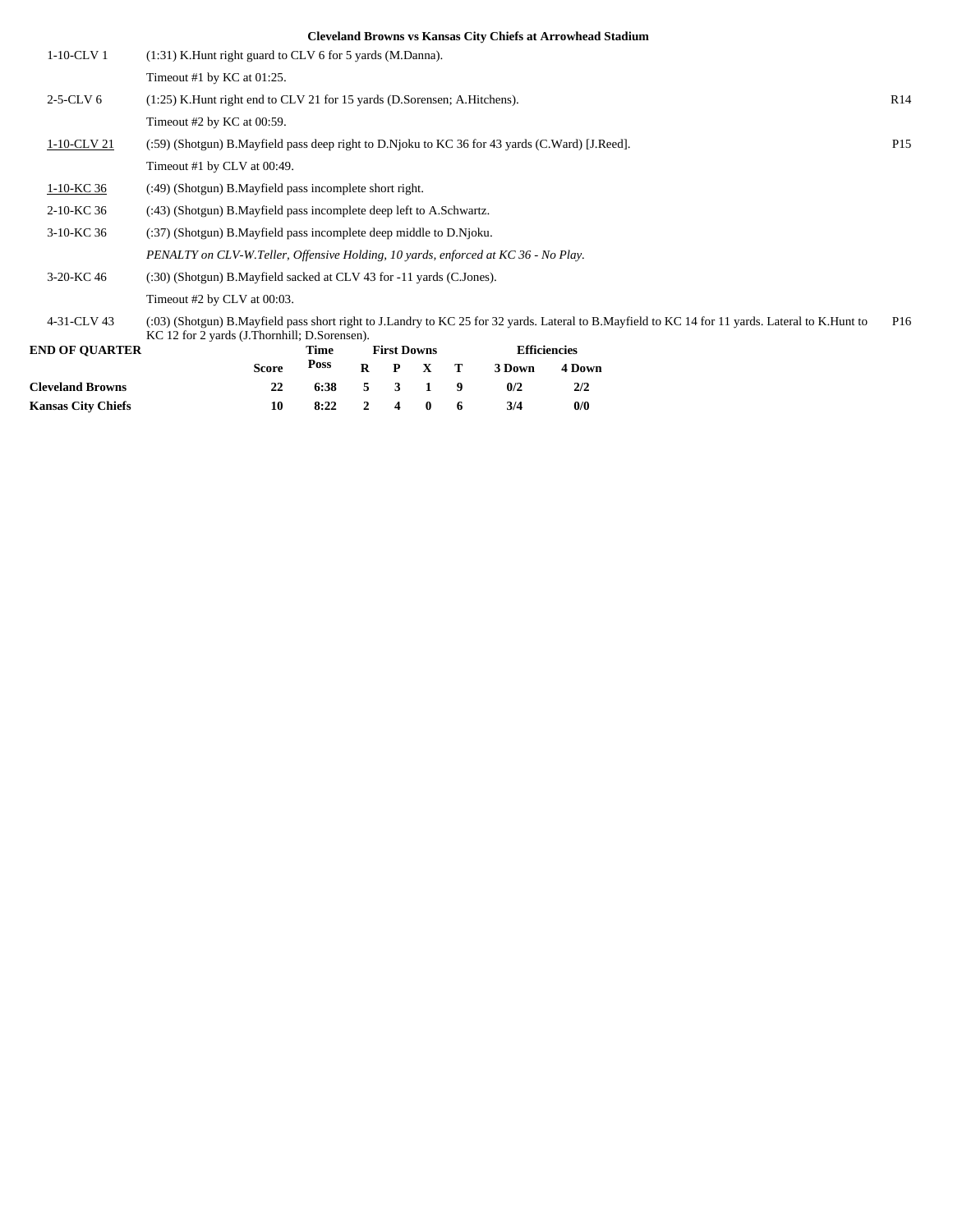## **Play By Play Play Play Play Play By Play Play By Play Play By Play Play Play Play Play Play Play Play Play Play Play Play Play Play Play Play Play Play Play Play Play**

|  | KC elects to Receive, and CLV elects to defend the East goal. |
|--|---------------------------------------------------------------|
|--|---------------------------------------------------------------|

C.McLaughlin kicks 65 yards from CLV 35 to end zone, Touchback.

## **Kansas City Chiefs at 15:00**

|              | H Butker kicks 65 vards from KC 35 to end zone. Touchback                                         |                 |
|--------------|---------------------------------------------------------------------------------------------------|-----------------|
|              | CLV 22 KC 17, 14 plays, 75 vards, 7:33 drive, 7:33 elapsed                                        |                 |
|              | H.Butker extra point is GOOD, Center-J.Winchester, Holder-T.Townsend.                             |                 |
| 2-8-CLV 11   | (7:33) (Shotgun) P.Mahomes pass short left to T.Kelce for 11 yards, TOUCHDOWN.                    | P <sub>16</sub> |
|              | Timeout #1 by $KC$ at 07:33.                                                                      |                 |
| $2-3-CLV6$   | $(7.47)$ (Shotgun) PENALTY on KC-T.Hill, False Start, 5 yards, enforced at CLV 6 - No Play.       |                 |
| 1-10-CLV 13  | (8:35) (Shotgun) P.Mahomes scrambles up the middle to CLV 6 for 7 yards (M.Smith; J.Johnson).     |                 |
| 2-1-CLV 19   | $(9.19)$ P.Mahomes pass short right to T.Hill to CLV 13 for 6 yards (J.Johnson).                  | P <sub>15</sub> |
| 1-10-CLV 28  | (9.55) C. Edwards-Helaire up the middle to CLV 19 for 9 yards (M. Stewart).                       |                 |
| 3-7-CLV 36   | (10:31) (Shotgun) P.Mahomes scrambles right end ran ob at CLV 28 for 8 yards (G.Williams).        | R14             |
| 2-10-CLV 39  | (11:05) (Shotgun) C. Edwards-Helaire left guard to CLV 36 for 3 yards (M. Jackson).               |                 |
| 1-10-CLV 39  | (11:09) (Shotgun) P.Mahomes pass incomplete short middle to T.Kelce.                              |                 |
| 2-10-KC 49   | (11:49) (Shotgun) P.Mahomes pass short middle to T.Kelce to CLV 39 for 12 yards (T.Hill; D.Ward). | P <sub>13</sub> |
|              | Penalty on KC-C.Humphrey, Ineligible Downfield Pass, declined.                                    |                 |
| 1-10-KC 49   | (11:53) (Shotgun) P.Mahomes pass incomplete short middle.                                         |                 |
| 2-6-KC 42    | (12:36) (Shotgun) P.Mahomes pass short left to M.Hardman to KC 49 for 7 yards (J.Johnson).        | P <sub>12</sub> |
| $1-10-KC$ 38 | (13:12) (Shotgun) C. Edwards-Helaire right tackle to KC 42 for 4 yards (T. McKinley).             |                 |
| 3-3-KC 32    | (13:48) (Shotgun) P. Mahomes pass short right to T. Hill to KC 38 for 6 yards (D. Ward).          | P11             |
| 2-7-KC 28    | (14:24) (Shotgun) C.Edwards-Helaire right tackle to KC 32 for 4 yards (A.Walker).                 |                 |
| 1-10-KC 25   | (15:00) (Shotgun) C. Edwards-Helaire right end to KC 28 for 3 yards (M. McDowell).                |                 |

H.Butker kicks 65 yards from KC 35 to end zone, Touchback.

#### **Cleveland Browns at 7:27**

| $1-10$ -CLV 25             | (7:27) N.Chubb left guard to CLV 31 for 6 yards (J.Thornhill).                                                          |     |
|----------------------------|-------------------------------------------------------------------------------------------------------------------------|-----|
| 2-4-CLV 31                 | (6:46) (Shotgun) N.Chubb left end to CLV 48 for 17 yards (J.Thornhill).                                                 | R17 |
| 1-10-CLV 48                | (6:03) N.Chubb right end to KC 48 for 4 yards (J.Thornhill). FUMBLES (J.Thornhill), RECOVERED by KC-B.Niemann at KC 47. |     |
| Kansas City Chiefs at 5:56 |                                                                                                                         |     |
| 1-10-KC 47                 | (5:56) C. Edwards-Helaire right tackle to KC 48 for 1 yard (M. Jackson; J. Clowney).                                    |     |
| 2-9-KC 48                  | (5:22) (Shotgun) P.Mahomes pass short right to M.Hardman ran ob at CLV 44 for 8 yards (D.Ward).                         |     |
| 3-1-CLV 44                 | (4:43) (Shotgun) Direct snap to B.Bell. B.Bell up the middle to CLV 42 for 2 yards (M.Garrett; A.Walker).               | R17 |
| 1-10-CLV 42                | (4:05) (Shotgun) C.Edwards-Helaire up the middle to CLV 37 for 5 yards (J.Owusu-Koramoah).                              |     |
| 2-5-CLV 37                 | (3:24) (Shotgun) P. Mahomes pass short right to B. Bell to CLV 34 for 3 yards (D. Ward).                                |     |
| 3-2-CLV 34                 | (2:44) (Shotgun) P.Mahomes pass short left to C.Edwards-Helaire pushed ob at CLV 20 for 14 yards (A.Walker).            | P18 |
| 1-10-CLV 20                | $(2.11)$ (Shotgun) Da. Williams left guard to CLV 16 for 4 yards (M. Stewart).                                          |     |
| 2-6-CLV 16                 | $(1:35)$ (Shotgun) P. Mahomes sacked at CLV 20 for -4 yards (J. Jackson).                                               |     |
| 3-10-CLV 20                | $(.53)$ (Shotgun) PENALTY on KC-L.Niang, False Start, 5 yards, enforced at CLV 20 - No Play.                            |     |
| 3-15-CLV 25                | (:43) (Shotgun) P.Mahomes pass incomplete deep right to D.Robinson.                                                     |     |
| 4-15-CLV 25                | (:36) H.Butker 43 vard field goal is GOOD, Center-J.Winchester, Holder-T.Townsend.                                      |     |
|                            |                                                                                                                         |     |

## **CLV 22 KC 20, 10 plays, 28 yards, 5:24 drive, 14:28 elapsed**

## H.Butker kicks 65 yards from KC 35 to end zone, Touchback.

#### **Cleveland Browns at 0:32**

## 1-10-CLV 25 (:32) B.Mayfield pass short right to J.Landry to CLV 36 for 11 yards (C.Ward). P18

| <b>END OF OUARTER</b>     |              | Time  | <b>First Downs</b> |       |                 |  | <b>Efficiencies</b> |        |  |
|---------------------------|--------------|-------|--------------------|-------|-----------------|--|---------------------|--------|--|
|                           | <b>Score</b> | Poss  |                    |       | $R$ $P$ $X$ $T$ |  | 3 Down              | 4 Down |  |
| <b>Cleveland Browns</b>   | 22           | 2:03  | 1 1 0 2            |       |                 |  | $\Omega$            | 0/0    |  |
| <b>Kansas City Chiefs</b> | 20           | 12:57 |                    | 2 6 0 |                 |  | 4/5                 | 0/0    |  |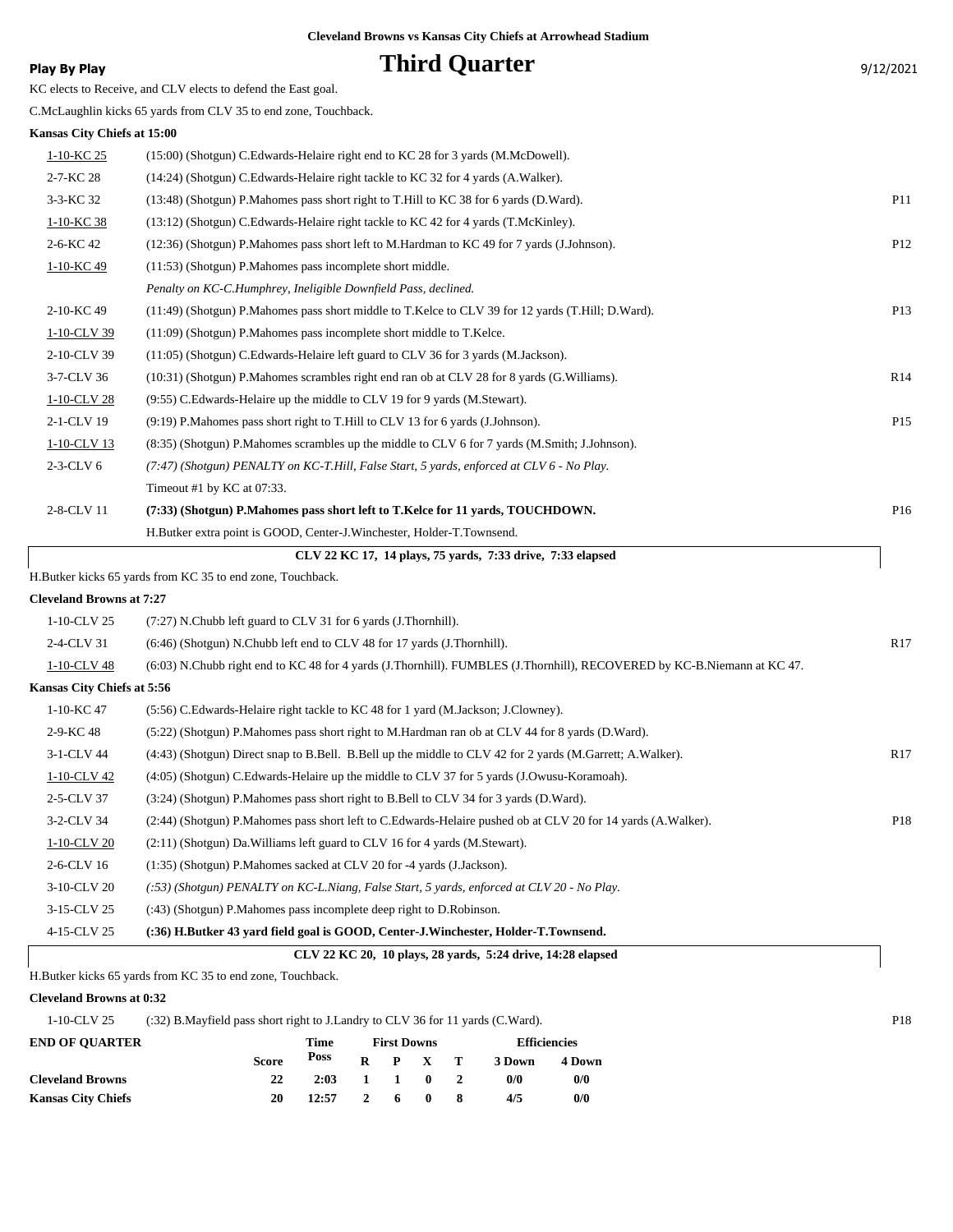| <b>Play By Play</b>              | <b>Fourth Quarter</b>                                                                                                                               | 9/12/2021       |
|----------------------------------|-----------------------------------------------------------------------------------------------------------------------------------------------------|-----------------|
| Cleveland Browns continued.      |                                                                                                                                                     |                 |
| 1-10-CLV 36                      | (15:00) N.Chubb right tackle to CLV 38 for 2 yards (T.Wharton).                                                                                     |                 |
| 2-8-CLV 38                       | (14:22) (Shotgun) B.Mayfield pass short left to J.Landry pushed ob at CLV 47 for 9 yards (J.Thornhill).                                             | P <sub>19</sub> |
| 1-10-CLV 47                      | (13:53) N.Chubb left tackle to KC 47 for 6 yards (B.Niemann; A.Hitchens).                                                                           |                 |
| 2-4-KC 47                        | (13:11) B. Mayfield pass deep left to D. Njoku pushed ob at KC 17 for 30 yards (L. Sneed).                                                          | P <sub>20</sub> |
| 1-10-KC 17                       | (12:27) N.Chubb left end to KC 10 for 7 yards (J.Thornhill).                                                                                        |                 |
| 2-3-KC 10                        | $(11:38)$ (Shotgun) N.Chubb up the middle to KC 4 for 6 yards (N.Bolton; J.Thornhill).                                                              | R <sub>21</sub> |
| <u>1-4-KC4</u>                   | $(11:12)$ N.Chubb right end to KC 2 for 2 yards (K.Saunders; N.Bolton).                                                                             |                 |
| $2 - 2 - KC 2$                   | (10:28) K.Hunt left end for 2 yards, TOUCHDOWN.                                                                                                     | R <sub>22</sub> |
|                                  | C.McLaughlin extra point is GOOD, Center-C.Hughlett, Holder-J.Gillan.                                                                               |                 |
|                                  | CLV 29 KC 20, 9 plays, 75 yards, 5:08 drive, 4:36 elapsed                                                                                           |                 |
|                                  | C.McLaughlin kicks 65 yards from CLV 35 to end zone, Touchback.                                                                                     |                 |
| Kansas City Chiefs at 10:24      |                                                                                                                                                     |                 |
| 1-10-KC 25                       | (10:24) (Shotgun) P.Mahomes pass deep right to T.Hill for 75 yards, TOUCHDOWN [J.Elliott].                                                          | P <sub>19</sub> |
|                                  | H.Butker extra point is GOOD, Center-J.Winchester, Holder-T.Townsend.                                                                               |                 |
|                                  | CLV 29 KC 27, 1 plays, 75 yards, 0:14 drive, 4:50 elapsed                                                                                           |                 |
|                                  | H.Butker kicks 65 yards from KC 35 to end zone, Touchback.                                                                                          |                 |
| <b>Cleveland Browns at 10:10</b> |                                                                                                                                                     |                 |
| 1-10-CLV 25                      | $(10:10)$ (Shotgun) B.Mayfield sacked at CLV 19 for -6 yards (C.Jones).                                                                             |                 |
| 2-16-CLV 19                      | (9:28) (Shotgun) B.Mayfield pass short left to K.Hunt to CLV 23 for 4 yards (N.Bolton) [M.Danna].                                                   |                 |
| 3-12-CLV 23                      | (8:50) (Shotgun) B.Mayfield pass incomplete deep left to D.Njoku.                                                                                   |                 |
| 4-12-CLV 23                      | (8:42) (Punt formation) J.Gillan FUMBLES (Aborted) at CLV 10, and recovers at CLV 11. J.Gillan to CLV 15 for 4 yards (M.Kemp).                      |                 |
| Kansas City Chiefs at 8:36       |                                                                                                                                                     |                 |
| 1-10-CLV 15                      | (8:36) C. Edwards-Helaire right end to CLV 8 for 7 yards (Ma. Wilson).                                                                              |                 |
| $2-3$ -CLV $8$                   | (7:51) (Shotgun) C. Edwards-Helaire right guard to CLV 8 for no gain (M. Jackson).                                                                  |                 |
| $3-3$ -CLV $8$                   | (7:08) (Shotgun) P.Mahomes pass short left to T.Kelce for 8 yards, TOUCHDOWN.                                                                       | P <sub>20</sub> |
|                                  | TWO-POINT CONVERSION ATTEMPT. P.Mahomes pass to C.Edwards-Helaire is incomplete. ATTEMPT FAILS.                                                     |                 |
|                                  | Penalty on KC-C.Humphrey, Ineligible Downfield Pass, declined.                                                                                      |                 |
|                                  | CLV 29 KC 33, 3 plays, 15 yards, 1:32 drive, 7:56 elapsed                                                                                           |                 |
|                                  | H.Butker kicks 65 yards from KC 35 to end zone, Touchback.                                                                                          |                 |
| <b>Cleveland Browns at 7:04</b>  |                                                                                                                                                     |                 |
| 1-10-CLV 25                      | (7:04) (Shotgun) N.Chubb left end to CLV 27 for 2 yards (D.Nnadi).                                                                                  |                 |
|                                  | PENALTY on CLV, Illegal Shift, 5 yards, enforced at CLV 25 - No Play.                                                                               |                 |
| 1-15-CLV 20                      | (6.55) (Shotgun) B. Mayfield pass short middle to J. Landry to CLV 30 for 10 yards (A. Hitchens).                                                   |                 |
| 2-5-CLV 30                       | (6:15) N.Chubb up the middle to CLV 28 for -2 yards (T.Wharton; N.Bolton).                                                                          |                 |
| 3-7-CLV 28                       | (5:34) (Shotgun) B.Mayfield pass incomplete deep left to A.Schwartz (J.Thornhill).                                                                  |                 |
| 4-7-CLV 28                       | (5:30) J.Gillan punts 52 yards to KC 20, Center-C.Hughlett. M.Hardman pushed ob at KC 27 for 7 yards (E.Lee).                                       |                 |
| Kansas City Chiefs at 5:20       |                                                                                                                                                     |                 |
| 1-10-KC 27                       | (5:20) (Shotgun) C. Edwards-Helaire up the middle to KC 31 for 4 yards (M. Garrett).                                                                |                 |
| 2-6-KC 31                        | (4:41) (Shotgun) P.Mahomes pass short left to C.Edwards-Helaire to KC 35 for 4 yards (G.Newsome).                                                   |                 |
| 3-2-KC 35                        | (3:57) (Shotgun) P.Mahomes pass short right to T.Hill to KC 49 for 14 yards (A.Walker). CLV-A.Walker was injured during the play. His return is P21 |                 |
|                                  | Questionable.<br>Timeout #1 by CLV at 03:49.                                                                                                        |                 |
| $1-10-KC$ 49                     | $(3.49)$ C. Edwards-Helaire up the middle to KC 49 for no gain (Ma. Wilson).                                                                        |                 |
|                                  | Timeout #2 by CLV at 03:44.                                                                                                                         |                 |
| 2-10-KC 49                       | (3:44) (Shotgun) P.Mahomes pass incomplete short right to T.Hill.                                                                                   |                 |
| 3-10-KC 49                       | (3:41) (Shotgun) P.Mahomes sacked at KC 40 for -9 yards (M.Garrett).                                                                                |                 |
| 4-19-KC 40                       | (2:58) T.Townsend punts 47 yards to CLV 13, Center-J.Winchester. D.Felton to CLV 17 for 4 yards (C.Lammons).                                        |                 |
| <b>Cleveland Browns at 2:49</b>  |                                                                                                                                                     |                 |
| 1-10-CLV 17                      | (2:49) K.Hunt right end to CLV 22 for 5 yards (D.Sorensen).                                                                                         |                 |
| 2-5-CLV 22                       | (2:19) (No Huddle, Shotgun) B.Mayfield pass short right to K.Hunt to CLV 25 for 3 yards (B.Niemann).                                                |                 |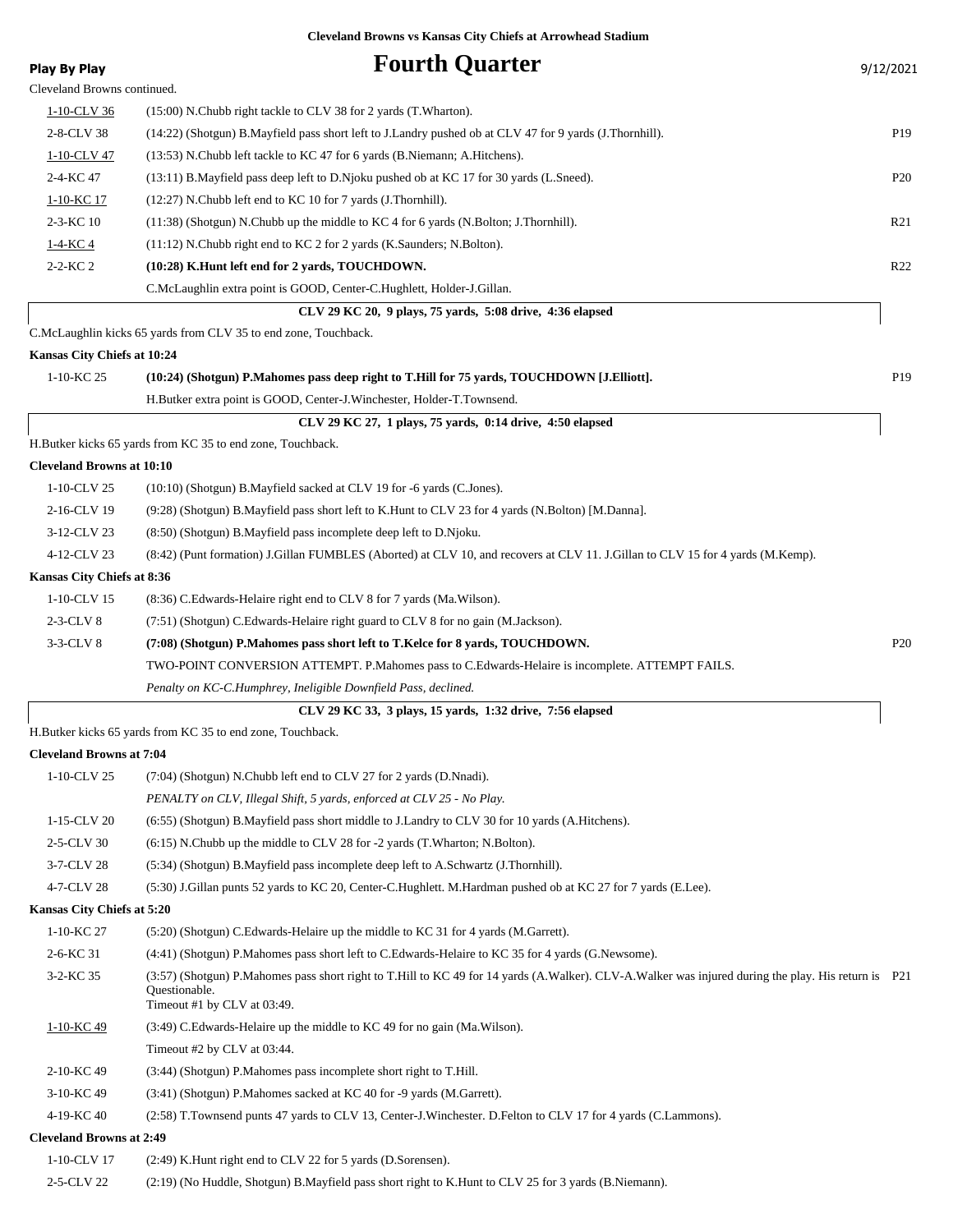Two-Minute Warning

| 3-2-CLV 25     | (2:00) (Shotgun) B. Mayfield pass short right to D. Peoples-Jones to CLV 29 for 4 yards (C. Ward).                                                                            | P <sub>23</sub> |
|----------------|-------------------------------------------------------------------------------------------------------------------------------------------------------------------------------|-----------------|
| $1-10$ -CLV 29 | (1:40) (No Huddle, Shotgun) B. Mayfield pass short right to K. Hunt to CLV 48 for 19 yards (C. Jones).                                                                        | P <sub>24</sub> |
| 1-10-CLV 48    | (1:16) (No Huddle, Shotgun) B. Mayfield pass short left intended for H. Bryant INTERCEPTED by M. Hughes [D. Sorensen] at KC 42. M. Hughes<br>to KC 42 for no gain (H.Bryant). |                 |

#### **Kansas City Chiefs at 1:09**

1-10-KC 42 (1:09) P.Mahomes kneels to KC 41 for -1 yards.

## 2-11-KC 41 (:33) P.Mahomes kneels to KC 40 for -1 yards.

| <b>END OF OUARTER</b>     |                      | Time | <b>First Downs</b> |                 |         |        | <b>Efficiencies</b> |     |  |
|---------------------------|----------------------|------|--------------------|-----------------|---------|--------|---------------------|-----|--|
|                           | Poss<br><b>Score</b> |      |                    | $R$ $P$ $X$ $T$ |         | 3 Down | 4 Down              |     |  |
| <b>Cleveland Browns</b>   | 29                   | 9:34 |                    |                 | 2 4 0 6 |        | 1/3                 | 0/1 |  |
| <b>Kansas City Chiefs</b> | 33                   | 5:26 | 0 3 0 3            |                 |         |        | 2/3                 | 0/0 |  |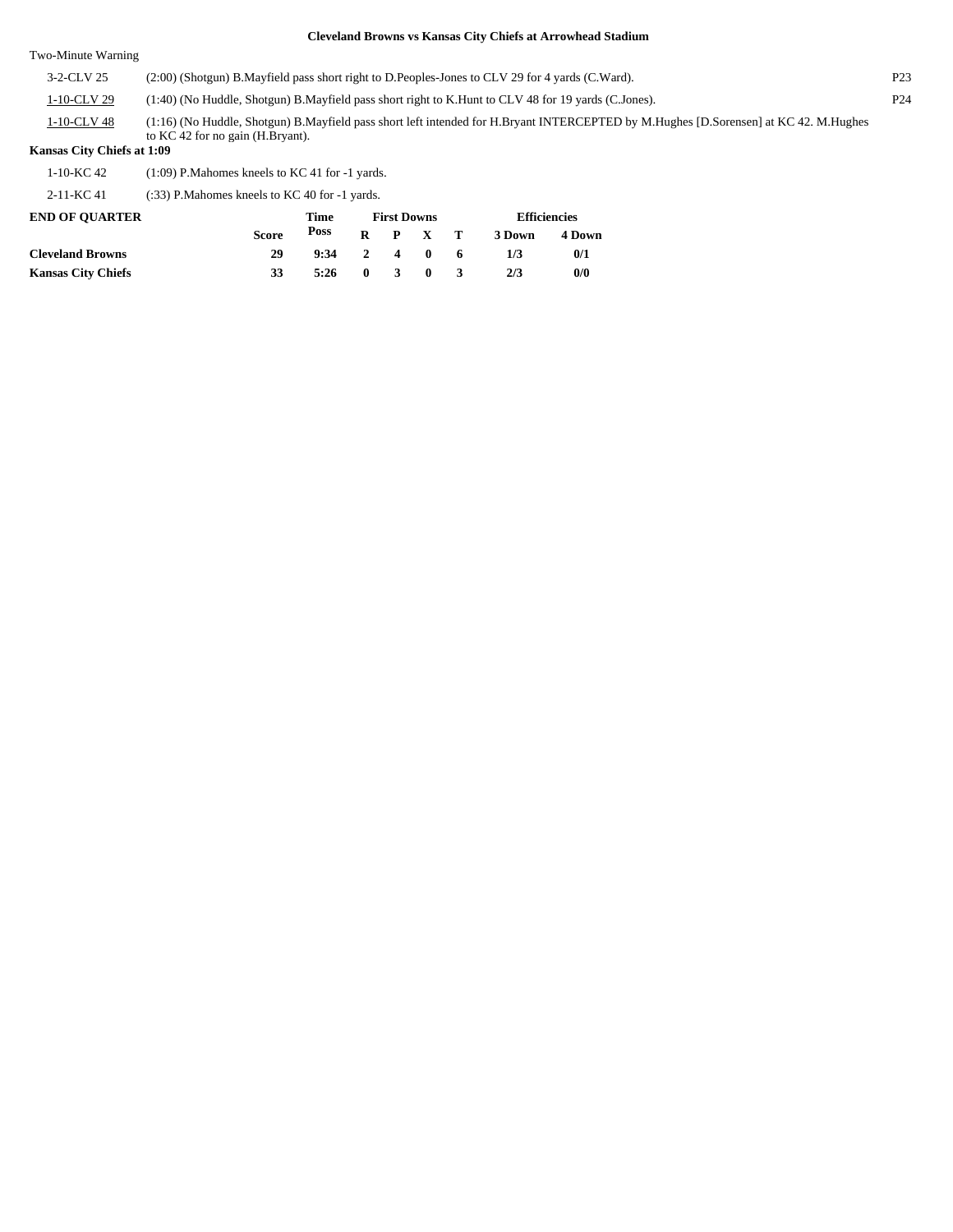# **Miscellaneous Statistics Report**

**Cleveland Browns vs Kansas City Chiefs**

**9/12/2021 at Arrowhead Stadium**

## **Ten Longest Plays for Cleveland Browns**

| Yards | 0tr | <b>Play Start</b>               | <b>Play Description</b>                                                                                                                                                                             |
|-------|-----|---------------------------------|-----------------------------------------------------------------------------------------------------------------------------------------------------------------------------------------------------|
| 45    |     | 2 4-31-CLV 43                   | (:03) (Shotgun) B.Mayfield pass short right to J.Landry to KC 25 for 32 yards. Lateral to B.Mayfield to KC 14 for 11 yards.<br>Lateral to K. Hunt to KC 12 for 2 yards (J. Thornhill; D. Sorensen). |
| 44    |     | $1 \quad 1 - 10 - CLV$ 25       | (1:51) B. Mayfield pass deep right to A. Schwartz ran ob at KC 31 for 44 yards.                                                                                                                     |
| 43    |     | 2 1-10-CLV 21                   | (59) (Shotgun) B.Mayfield pass deep right to D.Njoku to KC 36 for 43 yards (C.Ward) [J.Reed].                                                                                                       |
| 30    |     | 4 2-4-KC 47                     | (13:11) B. Mayfield pass deep left to D. Njoku pushed ob at KC 17 for 30 yards (L. Sneed).                                                                                                          |
| 23    |     | 2 $2 - 1 - KC$ 41               | (3:29) (Shotqun) J.Landry scrambles left end to KC 33 for 8 yards (D.Nnadi).<br>PENALTY on KC-D.Nnadi, Face Mask (15 Yards), 15 yards, enforced at KC 33.                                           |
| 19    |     | 4 1-10-CLV 29                   | (1:40) (No Huddle, Shotgun) B. Mayfield pass short right to K. Hunt to CLV 48 for 19 yards (C. Jones).                                                                                              |
| 18    |     | 2 1-10-KC 18                    | (3:01) N.Chubb left end for 18 yards, TOUCHDOWN.                                                                                                                                                    |
| 17    |     | $1 \quad 1 - 10 - K C \quad 31$ | (1:02) B. Mayfield pass short left to H. Bryant pushed ob at KC 14 for 17 yards (L. Sneed).                                                                                                         |
| 17    |     | $2\,$ 2-6-CLV 23                | (5:17) (Shotgun) A.Schwartz right end pushed ob at CLV 40 for 17 yards (L.Sneed).                                                                                                                   |
| 17    |     | 3 2-4-CLV 31                    | (6:46) (Shotgun) N.Chubb left end to CLV 48 for 17 yards (J.Thornhill).                                                                                                                             |
|       |     |                                 |                                                                                                                                                                                                     |

## **Ten Longest Plays for Kansas City Chiefs**

| Yards | 0tr | Play Start    | <b>Play Description</b>                                                                                                     |
|-------|-----|---------------|-----------------------------------------------------------------------------------------------------------------------------|
| 75    |     | 4 1-10-KC 25  | (10:24) (Shotgun) P.Mahomes pass deep right to T.Hill for 75 yards, TOUCHDOWN [J.Elliott].                                  |
| 28    |     | 2 2-1-KC 27   | (2:17) (Shotgun) P.Mahomes pass deep right to T.Hill to CLV 45 for 28 yards (A.Walker).                                     |
| 24    |     | 1 1-10-CLV 42 | (4:46) P.Mahomes pass deep left to T.Hill pushed ob at CLV 18 for 24 yards (M.Stewart).                                     |
| 22    |     | 2 3-4-CLV 44  | (8:29) (Shotgun) P.Mahomes pass deep left to T.Hill to CLV 22 for 22 yards (J.Johnson) [T.McKinley].                        |
| 19    |     | 2 1-10-CLV 22 | (8:02) P.Mahomes pass short left to T.Kelce to CLV 3 for 19 yards (A.Walker; S.Takitaki).                                   |
| 17    |     | 1 2-12-KC 17  | (7:10) (Shotgun) P.Mahomes pass short right to T.Kelce to KC 34 for 17 yards (R.Harrison) [M.Garrett].                      |
| 14    |     | 3 3-2-CLV 34  | (2:44) (Shotgun) P.Mahomes pass short left to C.Edwards-Helaire pushed ob at CLV 20 for 14 yards (A.Walker).                |
| 14    |     | 4 3-2-KC 35   | (3:57) (Shotqun) P.Mahomes pass short right to T.Hill to KC 49 for 14 yards (A.Walker). CLV-A.Walker was injured during the |
| 12    |     | 3 2-10-KC 49  | (11:49) (Shotgun) P.Mahomes pass short middle to T.Kelce to CLV 39 for 12 yards (T.Hill; D.Ward).                           |
| 11    |     | 1 1-10-KC 47  | (5:08) P.Mahomes pass short left to C.Edwards-Helaire to CLV 42 for 11 yards (Ma.Wilson; R.Harrison).                       |

|                | <b>Touchdown Scoring Information</b> | Offense |            | <b>Defense</b> Special Teams |
|----------------|--------------------------------------|---------|------------|------------------------------|
| <b>VISITOR</b> | Cleveland Browns                     |         | $^{\circ}$ |                              |
| <b>HOME</b>    | Kansas City Chiefs                   |         | $^{\circ}$ |                              |

|            | <b>Player Scoring Information</b> |     |            |                        |   |                          |   |           |              |    |           |             |             |              |        |
|------------|-----------------------------------|-----|------------|------------------------|---|--------------------------|---|-----------|--------------|----|-----------|-------------|-------------|--------------|--------|
|            | Club Player                       | TD. | Rush<br>TD | <b>Rec KO TD</b><br>TD |   | <b>Punt Int TD</b><br>TD |   | Fum<br>TD | Misc<br>TD   | FG | <b>XP</b> | 2Pt<br>Rush | 2Pt.<br>Rec | Sfty         | Points |
| <b>CLV</b> | N.Chubb                           | 0   |            | 0                      | 0 | 0                        | 0 | 0         | 0            | 0  | 0         | 0           | 0           | $\mathbf{0}$ | 12     |
| <b>CLV</b> | K.Hunt                            | 0   |            | 0                      |   | 0                        | 0 | 0         | 0            | 0  | 0         |             | 0           | 0            | 8      |
| <b>CLV</b> | J.Landry                          | 0   |            | $\mathbf{0}$           |   | 0                        | 0 | 0         | $\mathbf{0}$ | 0  | 0         | 0           | 0           | 0            | 6      |
| <b>CLV</b> | C.McLaughlin                      | 0   | 0          | 0                      |   | 0                        | 0 | 0         | $\mathbf{0}$ | 0  | 3         | 0           | 0           | 0            | 3      |
| КC         | T.Kelce                           | 0   | 0          |                        |   | 0                        | 0 | 0         | $\mathbf{0}$ | 0  | 0         | 0           | 0           | 0            | 12     |
| КC         | H.Butker                          | 0   | 0          | $\mathbf{0}$           |   | 0                        | 0 | 0         | $\mathbf{0}$ |    |           | 0           | 0           | $\mathbf{0}$ | 9      |
| КC         | P.Mahomes                         | 0   |            | 0                      |   | 0                        | 0 | 0         | 0            | 0  | 0         | 0           | 0           | $\mathbf{0}$ | 6      |
| КC         | T.Hill                            | 0   | 0          |                        | 0 | 0                        | 0 | 0         | 0            | 0  | 0         | 0           | 0           | $\mathbf{0}$ | 6      |

| <b>Possession Detail</b>    | <b>First Half</b> |       | <b>Second Half</b> |       | Game           |       |  |  |
|-----------------------------|-------------------|-------|--------------------|-------|----------------|-------|--|--|
|                             | <b>Visitor</b>    | Home  | Visitor            | Home  | <b>Visitor</b> | Home  |  |  |
| Largest Lead                | 12                | 0     | 9                  | 4     | 12             | 4     |  |  |
| Drives Leading              | 3                 | 0     |                    |       | 6              |       |  |  |
| Time of Possession Leading  | 8:29              | 0:00  | 8:13               | 3:40  | 16:42          | 3:40  |  |  |
| Largest Deficit             | 0                 | $-12$ | -4                 | -9    | -4             | $-12$ |  |  |
| Drives Trailing             | 0                 | 3     |                    | 4     |                |       |  |  |
| Time of Possession Trailing | 0:00              | 14:24 | 3:24               | 14:43 | 3:24           | 29:07 |  |  |
| Times Score Tied Up         |                   | 0     |                    | 0     |                |       |  |  |
| Lead Changes                |                   |       |                    |       |                |       |  |  |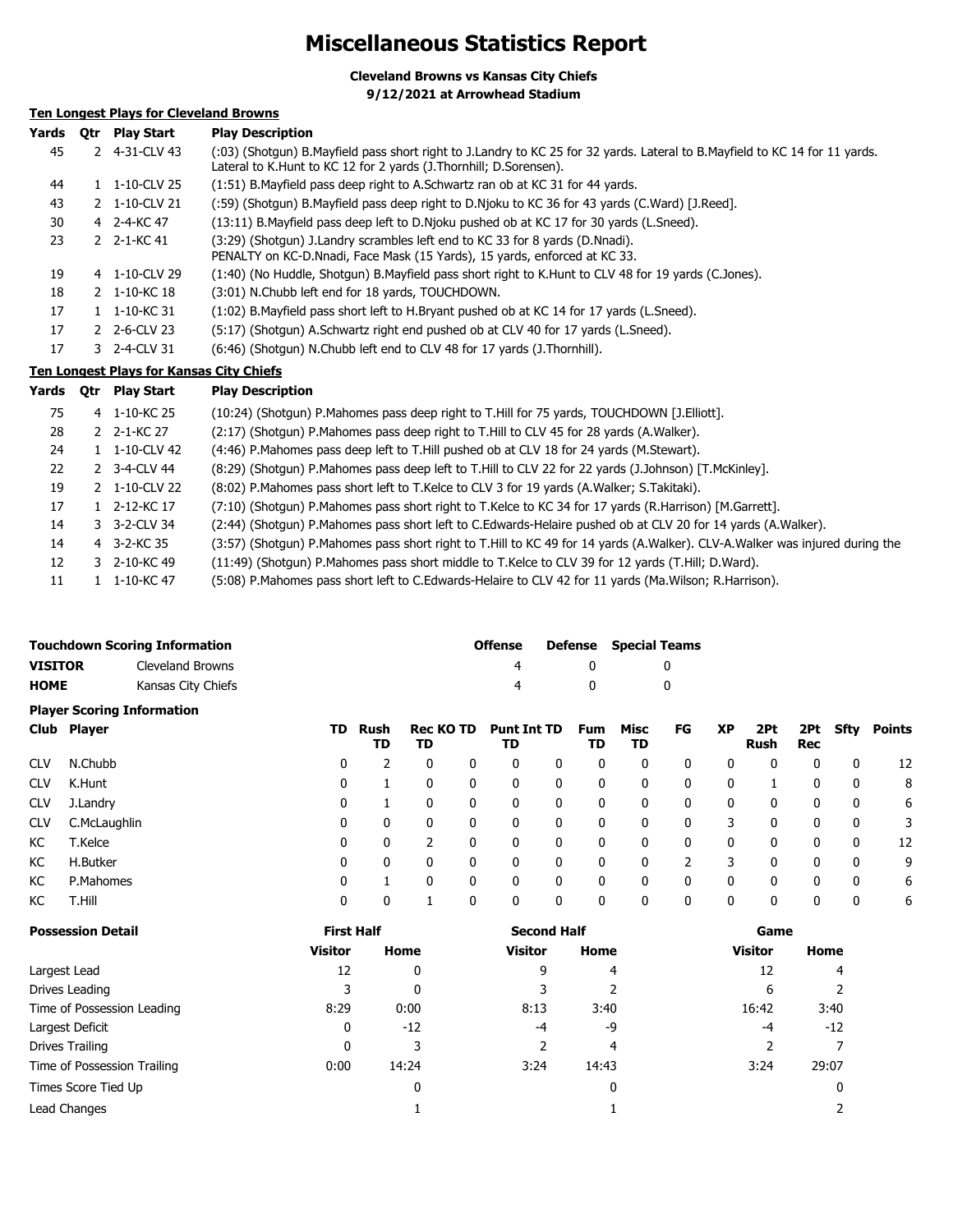# **Playtime Percentage**

Percent of playtime per player on offense, defense and special teams (Unofficial)

**Cleveland Browns Kansas City Chiefs**

| J Tretter<br>59 100%<br>3<br>65 100%<br>5<br>C<br>12% C Humphrey<br>C<br>J Conklin<br>Τ<br>59 100%<br>3<br>5<br>65 100%<br>12% J Thuney<br>G<br>G<br>59 100%<br>3<br>12% L Niang<br>J Bitonio<br>65 100%<br>5<br>т<br>W Teller<br>59 100%<br>3<br>G<br>12% O Brown<br>65 100%<br>5<br>Τ | 21%<br>21%<br>21%<br>21%<br>21% |
|-----------------------------------------------------------------------------------------------------------------------------------------------------------------------------------------------------------------------------------------------------------------------------------------|---------------------------------|
|                                                                                                                                                                                                                                                                                         |                                 |
|                                                                                                                                                                                                                                                                                         |                                 |
|                                                                                                                                                                                                                                                                                         |                                 |
|                                                                                                                                                                                                                                                                                         |                                 |
| <b>B</b> Mayfield<br>59 100%<br>QB<br>5<br>T Smith<br>65 100%<br>G                                                                                                                                                                                                                      |                                 |
| <b>WR</b><br>86%<br>J Landry<br>51<br>P Mahomes<br>65 100%<br>QB                                                                                                                                                                                                                        |                                 |
| <b>WR</b><br>80%<br>D Peoples-Jones<br>47<br>1<br>4% T Hill<br>88%<br><b>WR</b><br>57                                                                                                                                                                                                   |                                 |
| 66%<br>C Hubbard<br>Τ<br>39<br>3<br>12%<br>T Kelce<br>55<br>85%<br>TE                                                                                                                                                                                                                   |                                 |
| <b>TE</b><br>64%<br>A Hooper<br>38<br>D Robinson<br><b>WR</b><br>48<br>74%                                                                                                                                                                                                              |                                 |
| 59%<br>D Njoku<br>TE<br>35<br>47<br>72%<br>C Edwards-Helaire<br>RB                                                                                                                                                                                                                      |                                 |
| A Schwartz<br><b>WR</b><br>53%<br>31<br><b>WR</b><br>45<br>69%<br>2<br>M Hardman                                                                                                                                                                                                        | 8%                              |
| N Chubb<br>53%<br>RB<br>31<br><b>B</b> Bell<br>29%<br>TE<br>19<br>10                                                                                                                                                                                                                    | 42%                             |
| K Hunt<br><b>RB</b><br>47%<br>28<br>D Williams<br>5<br><b>RB</b><br>22%<br>14                                                                                                                                                                                                           | 21%                             |
| J Wills<br>34%<br>Т<br>20<br>5<br><b>B</b> Pringle<br><b>WR</b><br>17%<br>11                                                                                                                                                                                                            | 21%                             |
| 32%<br>H Bryant<br>TE<br>19<br>10<br>42%<br>N Gray<br><b>TE</b><br>7<br>11%<br>14                                                                                                                                                                                                       | 58%                             |
| FB<br>19%<br>15<br>A Janovich<br>62%<br>11<br>J Fortson<br><b>WR</b><br>11%<br>2<br>7                                                                                                                                                                                                   | 8%                              |
| <b>WR</b><br>7%<br>R Higgins<br>4<br><b>WR</b><br>5<br>8%<br>M Kemp<br>19                                                                                                                                                                                                               | 79%                             |
| 97%<br>25%<br>G Newsome<br>СB<br>63<br>6<br>M Burton<br>5<br>8%<br>FB<br>14                                                                                                                                                                                                             | 58%                             |
| D Ward<br>CB<br>63<br>97%<br>5<br>21%<br>J McKinnon<br>6%<br>12<br><b>RB</b><br>4                                                                                                                                                                                                       | 50%                             |
| A Walker<br>LB<br>95%<br>6<br>62<br>25%<br>Τ<br>2%<br>M Remmers<br>1                                                                                                                                                                                                                    |                                 |
| M Stewart<br>SS<br>92%<br>71%<br>17<br>60<br>L Sneed<br>CB<br>59 100%<br>2                                                                                                                                                                                                              | 8%                              |
| <b>FS</b><br>92%<br>29%<br>J Johnson<br>60<br>7                                                                                                                                                                                                                                         |                                 |
| FS<br>2<br>D Sorensen<br>59 100%<br>DE<br>77%<br>17%<br>J Clowney<br>50<br>4                                                                                                                                                                                                            | 8%                              |
| C Ward<br>CB<br>98%<br>58<br>M Garrett<br>DE<br>50<br>77%<br>3<br>12%                                                                                                                                                                                                                   |                                 |
| J Thornhill<br><b>FS</b><br>95%<br>2<br>56<br>M McDowell<br>DT<br>69%<br>5<br>21%<br>45                                                                                                                                                                                                 | 8%                              |
| DT<br>80%<br>3<br>C Jones<br>47<br>T Hill<br>CB<br>66%<br>25%<br>43<br>6                                                                                                                                                                                                                | 12%                             |
| A Hitchens<br>LB<br>80%<br>3<br>47<br>M Jackson<br>DT<br>66%<br>43                                                                                                                                                                                                                      | 12%                             |
| 3<br>M Danna<br>DE<br>78%<br>46<br>21%<br>J Elliott<br>DT<br>42%<br>5<br>27                                                                                                                                                                                                             | 12%                             |
| LB<br>7<br>N Bolton<br>76%<br>45<br>J Owusu-Koramoah<br>LB<br>38%<br>67%<br>16<br>25                                                                                                                                                                                                    | 29%                             |
| LB<br>68%<br>40<br>10<br><b>B</b> Niemann<br>DE<br>37%<br>2<br>8%<br>T McKinley<br>24                                                                                                                                                                                                   | 42%                             |
| J Reed<br>DT<br>40<br>68%<br>3<br>LB<br>22 34%<br>58%<br>S Takitaki<br>14                                                                                                                                                                                                               | 12%                             |
| DT<br>36<br>61%<br>T Wharton<br>4%<br>M Wilson<br>LB<br>22<br>34%<br>1                                                                                                                                                                                                                  |                                 |
| 56%<br>M Hughes<br><b>CB</b><br>33<br>11<br>54%<br>M Smith<br>LB<br>26%<br>17<br>13                                                                                                                                                                                                     | 46%                             |
| DE<br>46%<br>3<br>A Okafor<br>27<br>17%<br>A Billings<br>DT<br>11                                                                                                                                                                                                                       | 12%                             |
| 32%<br>3<br>D Nnadi<br>DT<br>19<br>4%<br>15%<br>J Jackson<br>DE<br>10<br>1                                                                                                                                                                                                              | 12%                             |
| SS<br>24%<br>A Watts<br>19<br>14<br>33%<br>G Williams<br>CB<br>8<br>12%<br>8                                                                                                                                                                                                            | 79%                             |
| 20%<br>J Kaindoh<br>DE<br>$12 \overline{ }$<br>50%<br>R LeCounte<br><b>FS</b><br>5<br>8%<br>12                                                                                                                                                                                          |                                 |
| 11 19%<br>K Saunders<br>DT<br>SS<br>5<br>8%<br>R Harrison                                                                                                                                                                                                                               |                                 |
| D O'Daniel<br>LB<br>19<br>88%<br>LB<br>E Lee<br>21                                                                                                                                                                                                                                      | 79%                             |
| CB<br>14<br>C Lammons<br>67%<br><b>RB</b><br>16<br>D Johnson                                                                                                                                                                                                                            | 58%                             |
| Κ<br>12<br>H Butker<br>67%<br>CB<br>A Green<br>16                                                                                                                                                                                                                                       | 50%                             |
| LB<br>9<br>D Harris<br>62%<br>D Felton<br><b>RB</b><br>15                                                                                                                                                                                                                               | 38%                             |
| 7<br>LS<br>J Winchester<br>33%<br>C McLaughlin<br>Κ<br>8                                                                                                                                                                                                                                | 29%                             |
| T Townsend<br>7<br>P<br>C Hughlett<br>LS<br>21%<br>5                                                                                                                                                                                                                                    | 29%                             |
| 7<br>21% Z Anderson<br>CB<br>J Gillan<br>P<br>5                                                                                                                                                                                                                                         | 29%                             |